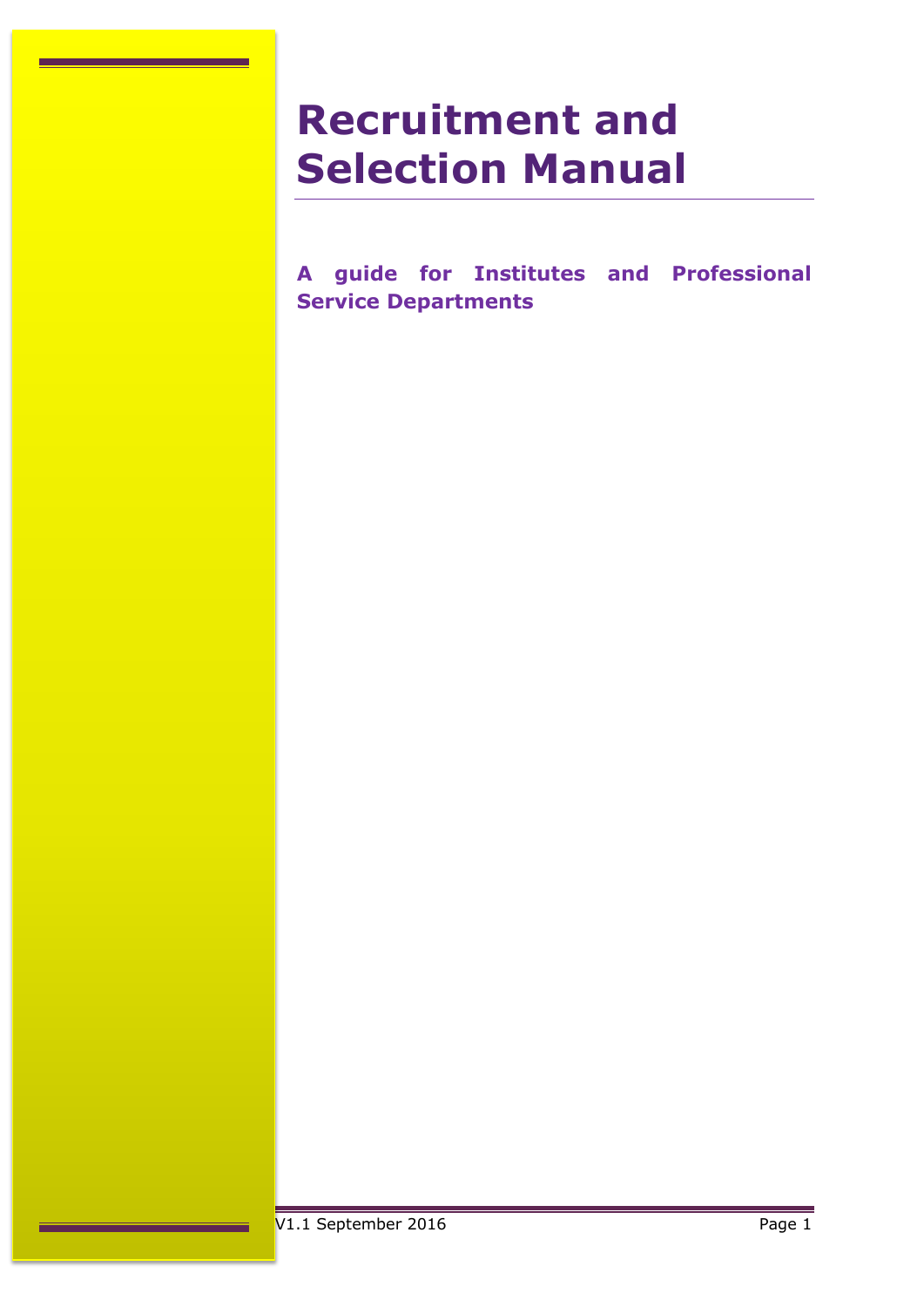# **Table of Contents**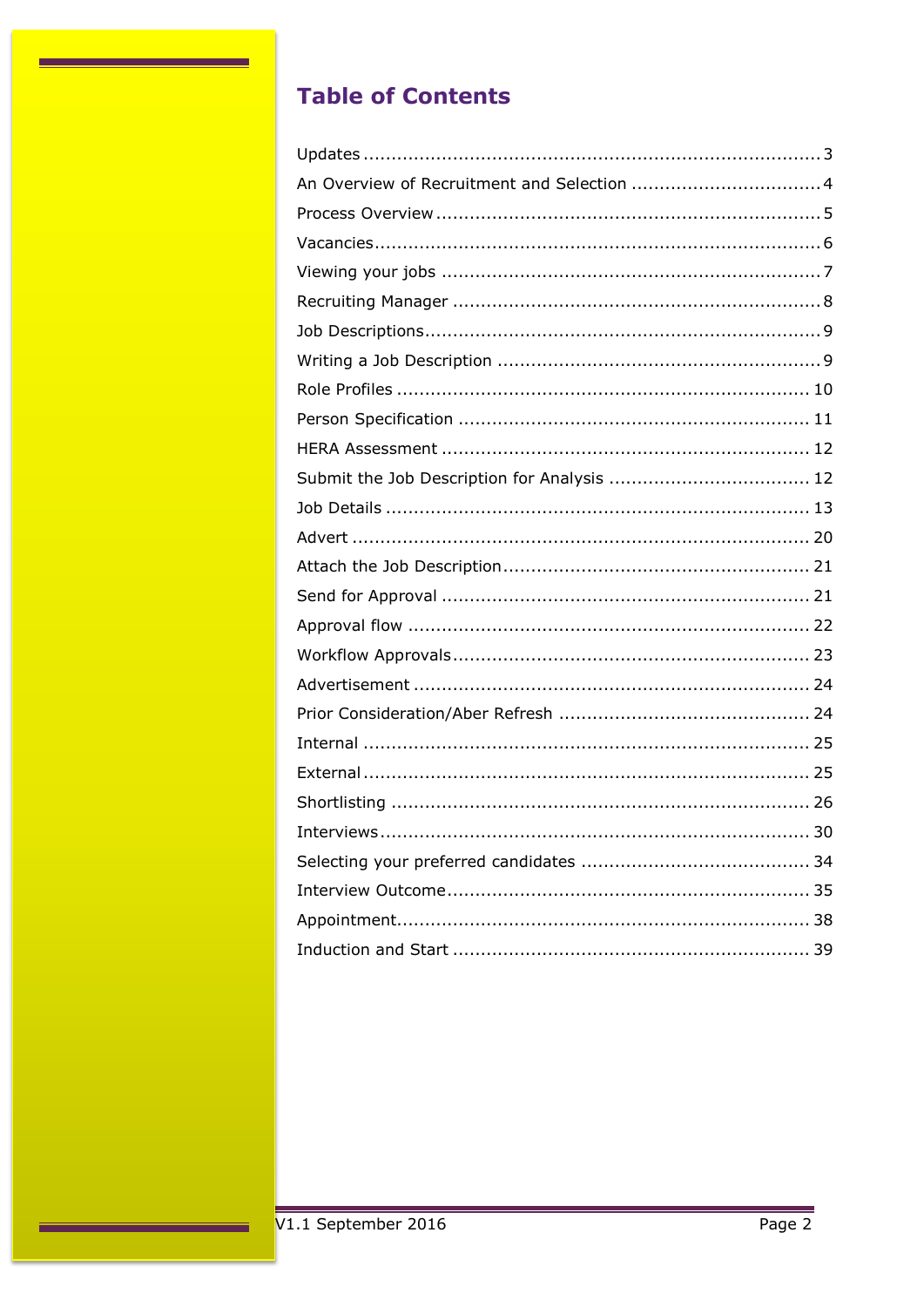# <span id="page-2-0"></span>**Updates**

This page will summaries any updates to the Recruitment and Selection Manual.

| Version | Date         | Updates:          |    |             |     |
|---------|--------------|-------------------|----|-------------|-----|
| V1.1    | October 2016 | Change<br>address | 0f | E-Recruiter | web |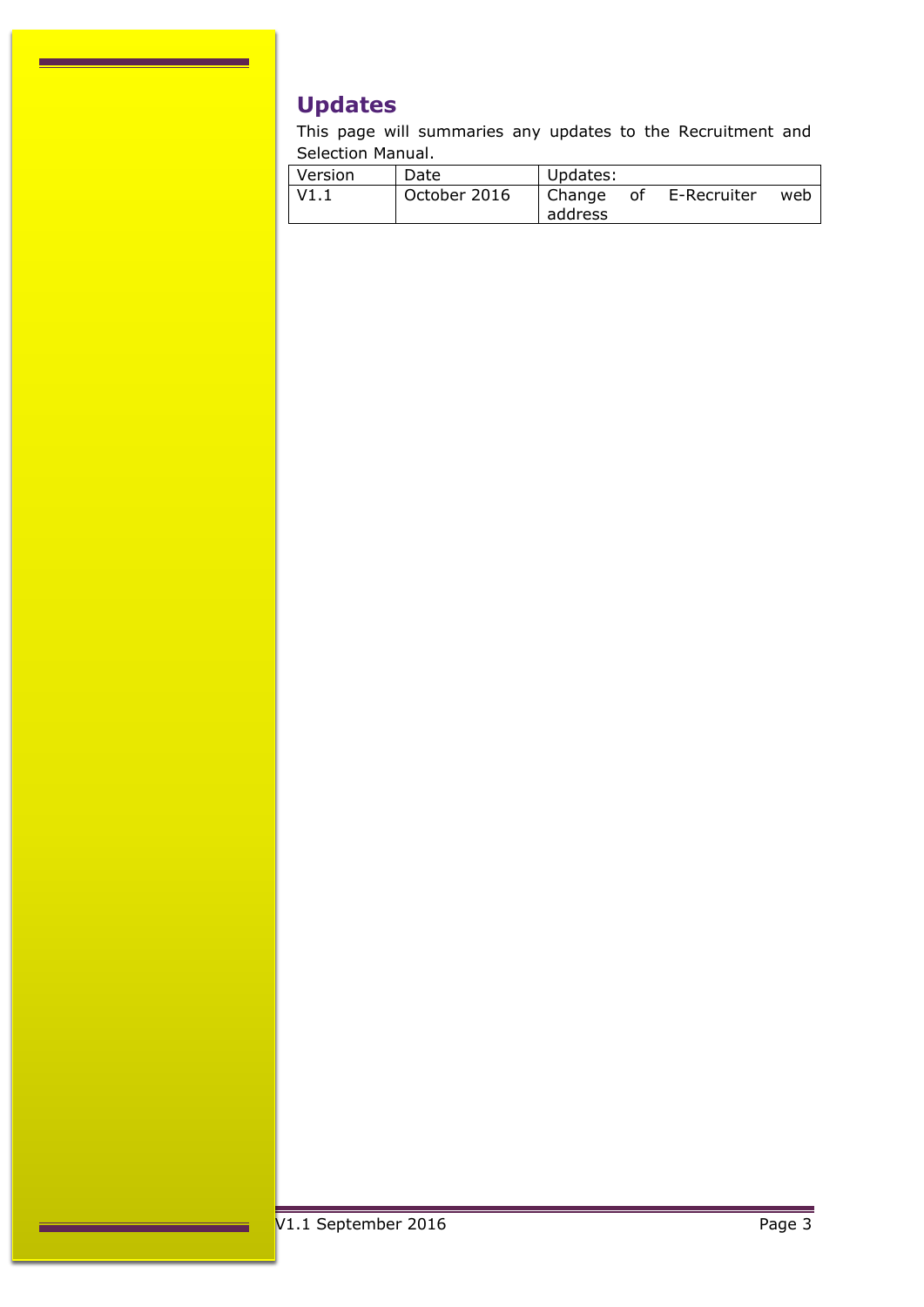### *Information in this yellow bar summarises the action that you need to take to request a vacancy.*

# <span id="page-3-0"></span>**An Overview of Recruitment and Selection**

Aberystwyth University recognises that its most important resource is its staff and that to achieve its strategic and operational goals it must attract and retain people of the highest calibre. The University has a broad and distinctive range of staffing needs.

The following information aims to ensure an effective, efficient and consistent approach to recruitment and selection to meet those needs, complying with current employment and equality legislation, and providing clear guidance to Departments/Institutes. The policy and procedure applies to the recruitment of all staff, irrespective of the nature of employment.

Appointing a member of staff is a significant decision. A full time Grade 1 member of staff could commit the University to £657,000 expenditure over a working lifetime. Therefore recruitment decisions must not be taken lightly.

This guide is designed to support the recruitment process, giving you the information that you need to make the best informed decisions and to ensure legal and policy compliance. Should you have any questions, contact the Employee Services Team, phone 8555 or email [hr@aber.ac.uk.](mailto:hr@aber.ac.uk)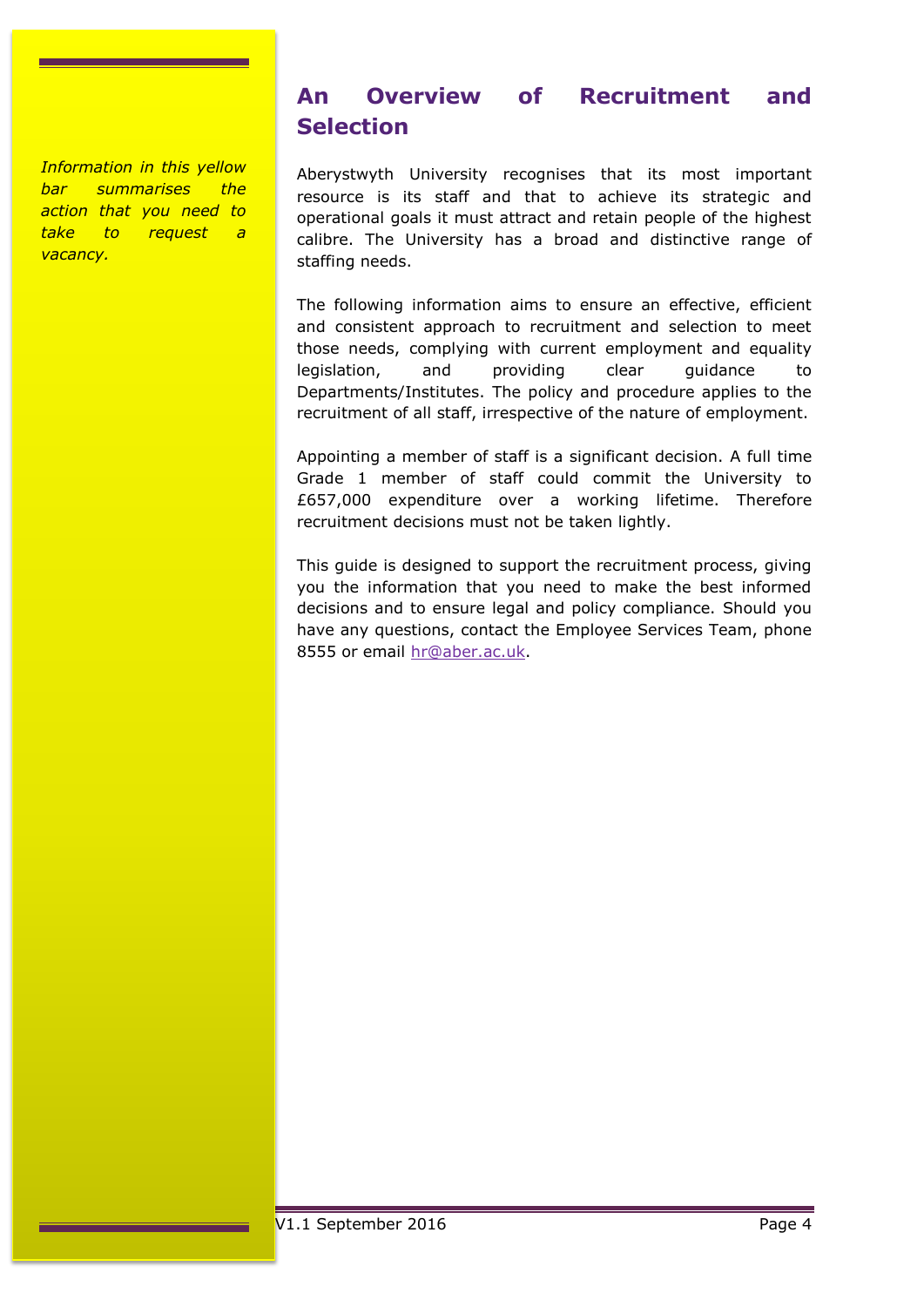# <span id="page-4-0"></span>**Process Overview**

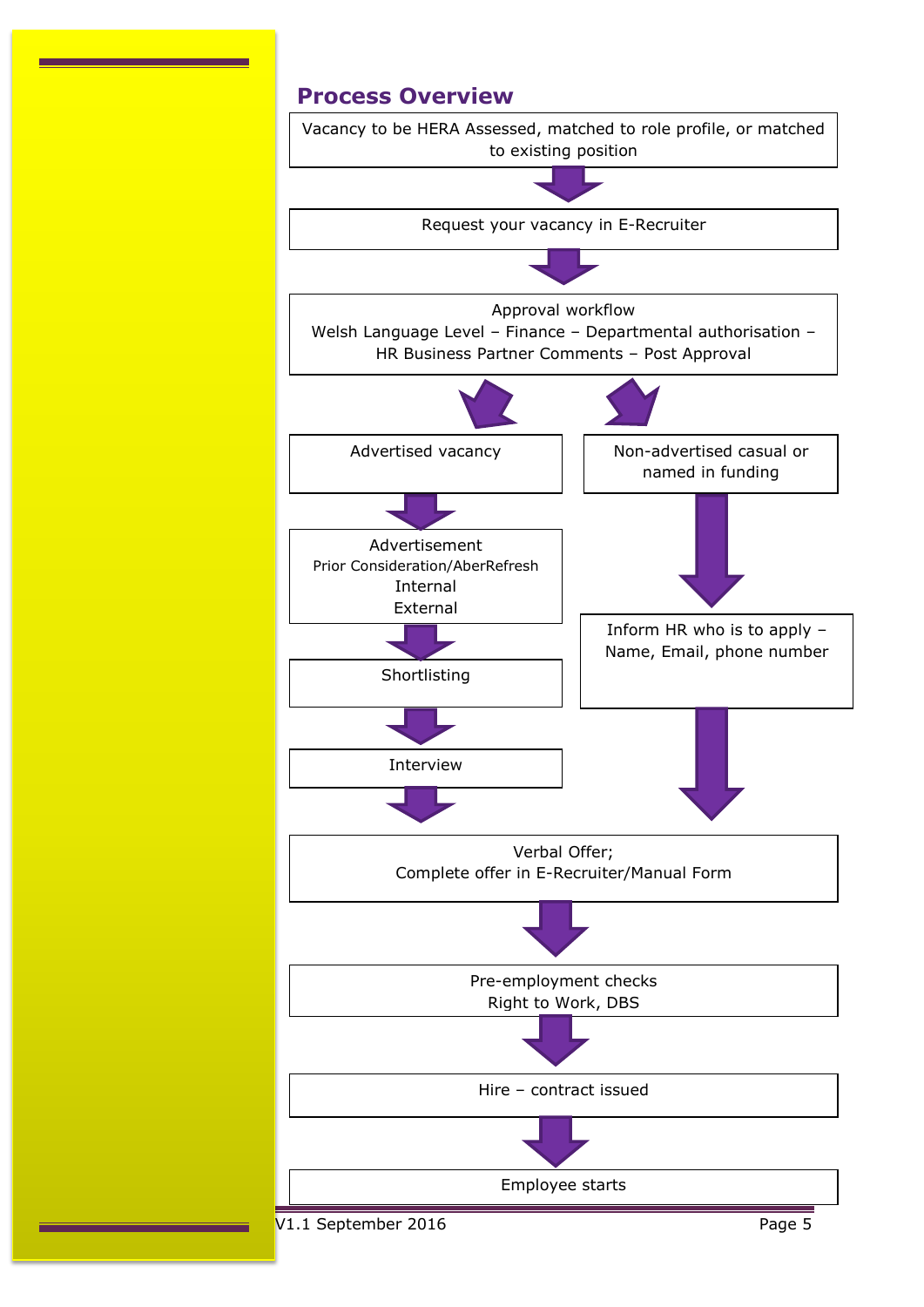# <span id="page-5-0"></span>**Vacancies**

Vacancies can arise to cover a new or temporary function, or to replace a member of staff who has left.

When replacing or creating a post, you should consider the following:

- Is this position needed, could the work be absorbed by other staff in the department?
- Does this need to be full time? Could a term-time or annualised hours contract be suitable?
- What minimum hours can be offered? Zero-hours and relief contracts should only be used in extreme circumstances. Contracted hours should be offered wherever possible.
- How long do you need them for? Is this a fixed-term project or a permanent position?
- Are there any new functions or activities in your Department that this position could work on?
- How will the new job fit in with the existing team? Who is the line manager? Will you need to make changes elsewhere? Will there be an impact on any flexible working arrangements? Do you need to involve any other departments?
- For replacement posts were there any reasons why the person left that should be considered? Were they stretched or did they have responsibilities that should have been elsewhere? Were there any functions that they didn't cover?
- Could the needs of the vacancy be filled with a temporary Secondment, Acting Up or Responsibility Allowance? Allowing other team members to progress, even temporarily, can boost morale, create opportunities and develop skills of your current staff. Consider the back-fill implications.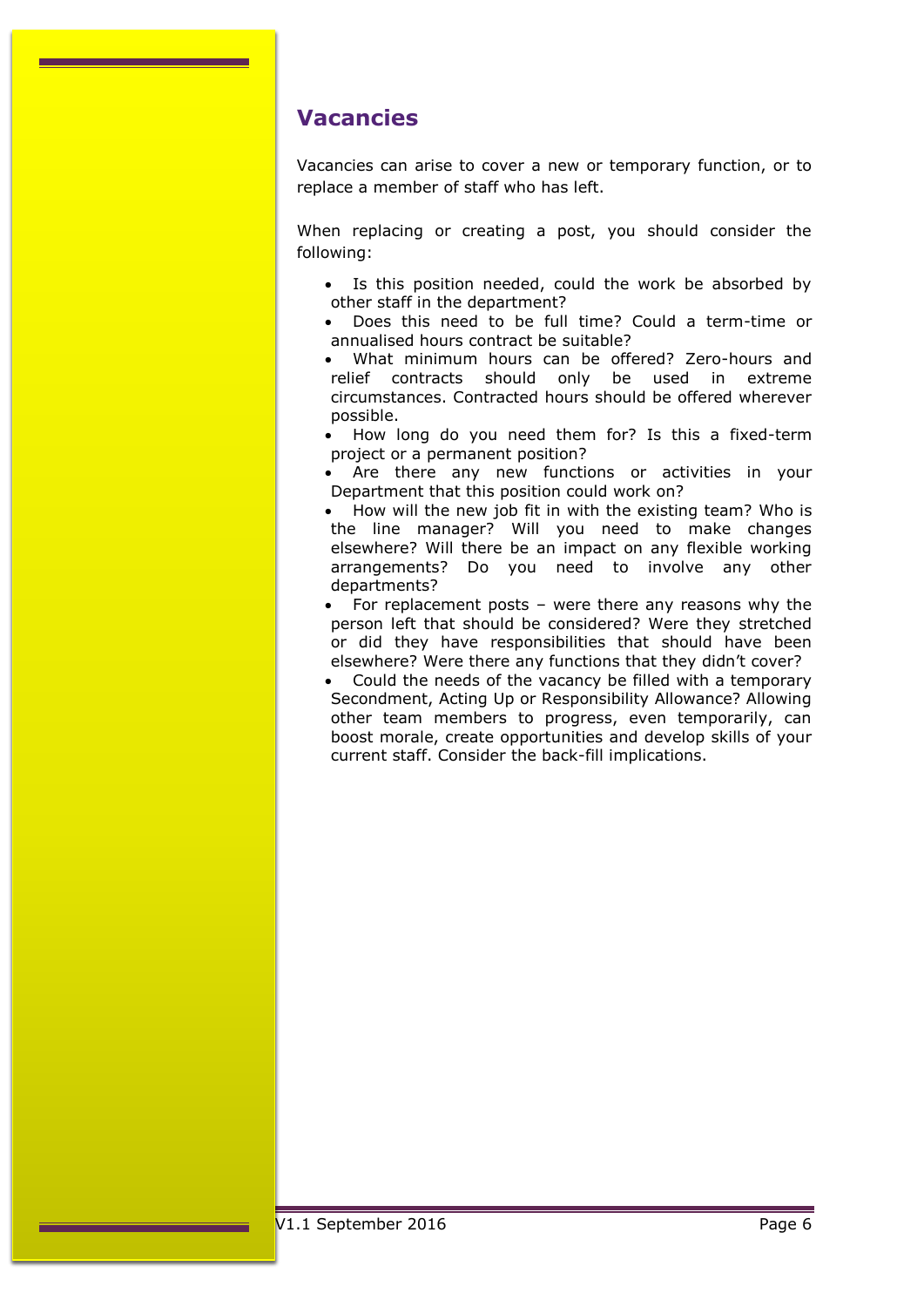# <span id="page-6-0"></span>**Viewing your jobs**

You can view your jobs at any time through E-Recruiter.

Log onto the E-Recruiter System at: [https://recruitment.unit4.com/.](https://recruitment.unit4.com/)

### On the left-hand menu, select **Jobs** > **Job Summary**.

This will show you all of the jobs that you are authorised to see. It will summarise the job title, reference, advertising dates, applications and appointments.

You can access the details of any job by selecting the icon on any job line.

Using the "Status" drop down on the top menu bar, you can select:

- **Draft**; to see all jobs that have been created but not yet submitted;
- **Submitted**; to see all jobs that have been submitted for approval but are not yet been approved;
- **Approved**; to see all live jobs that have been opened to applications but not yet been appointed;
- **Fulfilled**; to see all jobs that have been appointed;
- **Withdrawn**; to see all jobs that have been withdrawn.

# UNIT

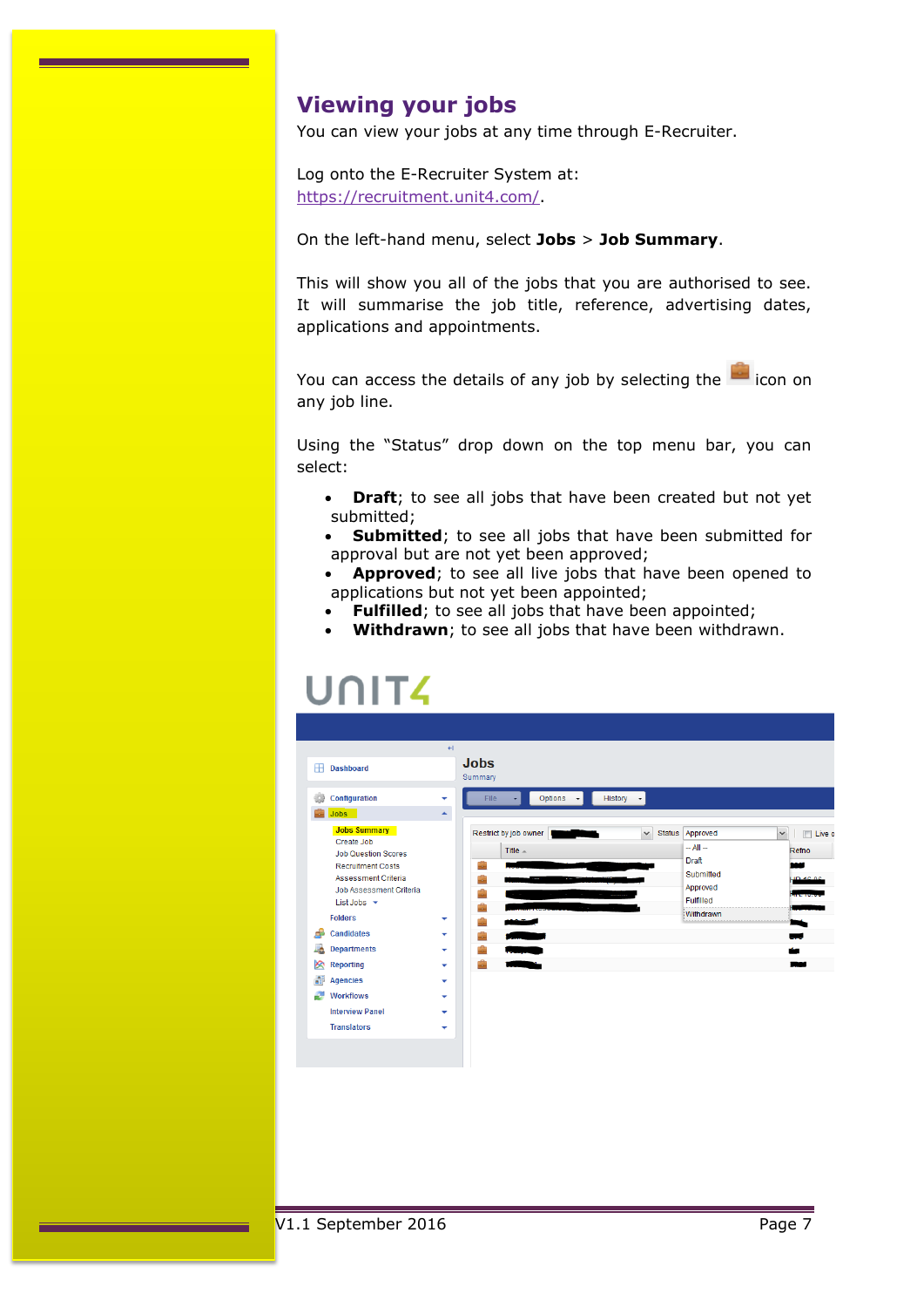# <span id="page-7-0"></span>**Recruiting Manager**

Each job has a recruitment manager. This person is responsible for overseeing the recruitment, ensuring compliance with procedures, chairing the interview panel and making recruitment decisions.

Where the Recruiting Manager is a Head of Department, they may delegate the responsibility of Recruiting Manager to a suitable nominee where specified. This may be their deputy or a section leader.

| <b>Academic Institutes/Departments</b>                     |                                                       |  |  |
|------------------------------------------------------------|-------------------------------------------------------|--|--|
| <b>Position</b>                                            | <b>Recruiting Manager</b>                             |  |  |
| Professor/ Chair/ Head<br>of<br><b>Academic Department</b> | Vice-Chancellor                                       |  |  |
| <b>Pro-Vice Chancellor</b>                                 | Vice-Chancellor                                       |  |  |
| Institute Director                                         | Vice-Chancellor                                       |  |  |
| Reader                                                     | <b>Pro Vice-Chancellor</b><br>$\bullet$               |  |  |
| Senior Lecturer                                            | Institute Director<br>$\bullet$                       |  |  |
| Lecturer                                                   | Institute<br>Director<br>(or<br>$\bullet$<br>nominee) |  |  |
| Post-Doctoral<br>Research<br>Associate/ Research Assistant | Head of<br>Department<br>(or<br>nominee)              |  |  |
| <b>All Other Roles</b>                                     |                                                       |  |  |
| Non-Academic<br>Head<br>of<br>Department                   | Vice Chancellor                                       |  |  |
| Grade 9                                                    | <b>Pro Vice-Chancellor</b>                            |  |  |
| Grade 8                                                    | Head of Department<br>٠                               |  |  |
| Grade 3, 4, 5, 6, 7                                        | Head of<br>Department<br>(or<br>$\bullet$<br>nominee) |  |  |
| 1, 2<br>non-HERA<br>Grade<br>and<br>posts                  | • Line Manager (or nominee)                           |  |  |

*Make sure you know who the Recruiting Manager is for your job.*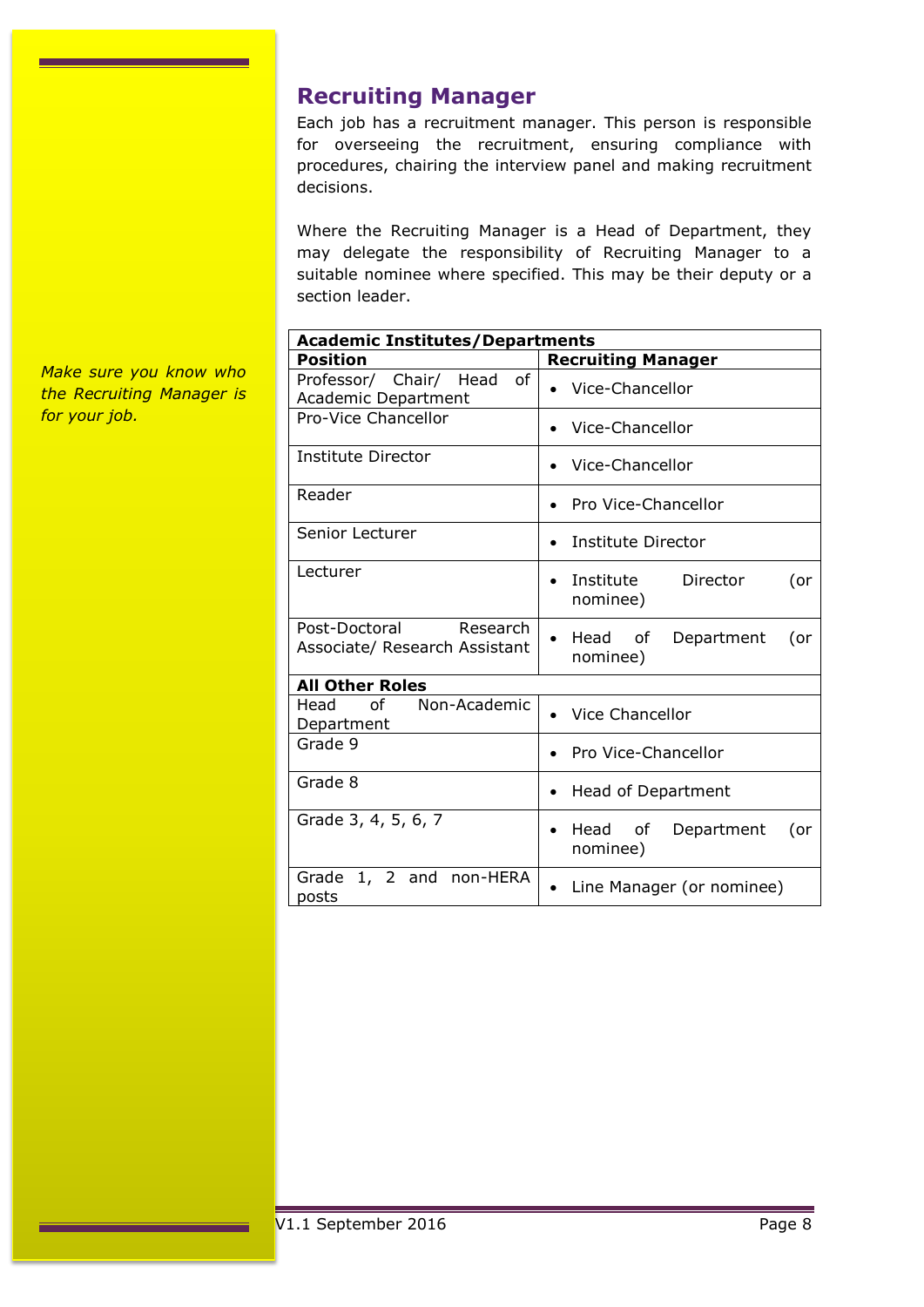*You must match your job to an existing Job Description, or create a new one*

*Even if your vacancy has been mapped to a Role Profile, it will still require a short Job Description to ensure that the Grade is appropriate for the Role. You may choose to use the Role Profile to inform your* Job Description*.*

*Use the Job Description Template to write your*  Job Description*, including the essential components.* 

# <span id="page-8-0"></span>**Job Descriptions**

All vacancies need a Job Description.

The Job Description serves many purposes. Most importantly, it tells an employee what it is they are responsible for and what they should be doing. It must be complete and accurate.

The job description informs the Higher Education Role Analysis (HERA) of the role. The HERA assessment determines the appropriate salary scale. This ensures equal pay for equal work across the University.

For roles that are being advertised, the Job Description informs potential applicants what the position involves and should be accurate and reflective of the role. It is also the only insight that the cognate on an interview panel will have on the position.

Many roles already have a Job Description in place. HR should have a copy of current Job Descriptions for the direct replacement of an existing position. It is prudent to review these older Job Descriptions to ensure that they are still representative of a job that can naturally change over time. Keep in mind if there are other people working in the same position, any changes may impact on their salary grade.

If a Job Description does not exist, you will need to write one.

# <span id="page-8-1"></span>**Writing a Job Description**

When writing a Job Description, keep it brief and accurate. Make sure any special conditions are clear from the outset (fixed term, maternity cover, part time etc.). Always include a name and contact details of someone that applicants can speak to informally about the position.

The Job Description should be an outline of their responsibilities. It does not need to be a long list of the tasks they will be expected to perform. Quantity of tasks does not impact the grade. When writing a Job Description, you should focus on who and what the role-holder would be responsible for, and the scope of those responsibilities. Take particular care when using the words "support", "lead" and "manage" to accurately reflect their level of responsibility. The role holder cannot manage something if their line manager is responsible for it.

Use the Job Description template available from [https://www.aber.ac.uk/en/hr/employment](https://www.aber.ac.uk/en/hr/employment-information/recruitment/)[information/recruitment/.](https://www.aber.ac.uk/en/hr/employment-information/recruitment/) Make sure that you include the four standard duties that apply to all positions.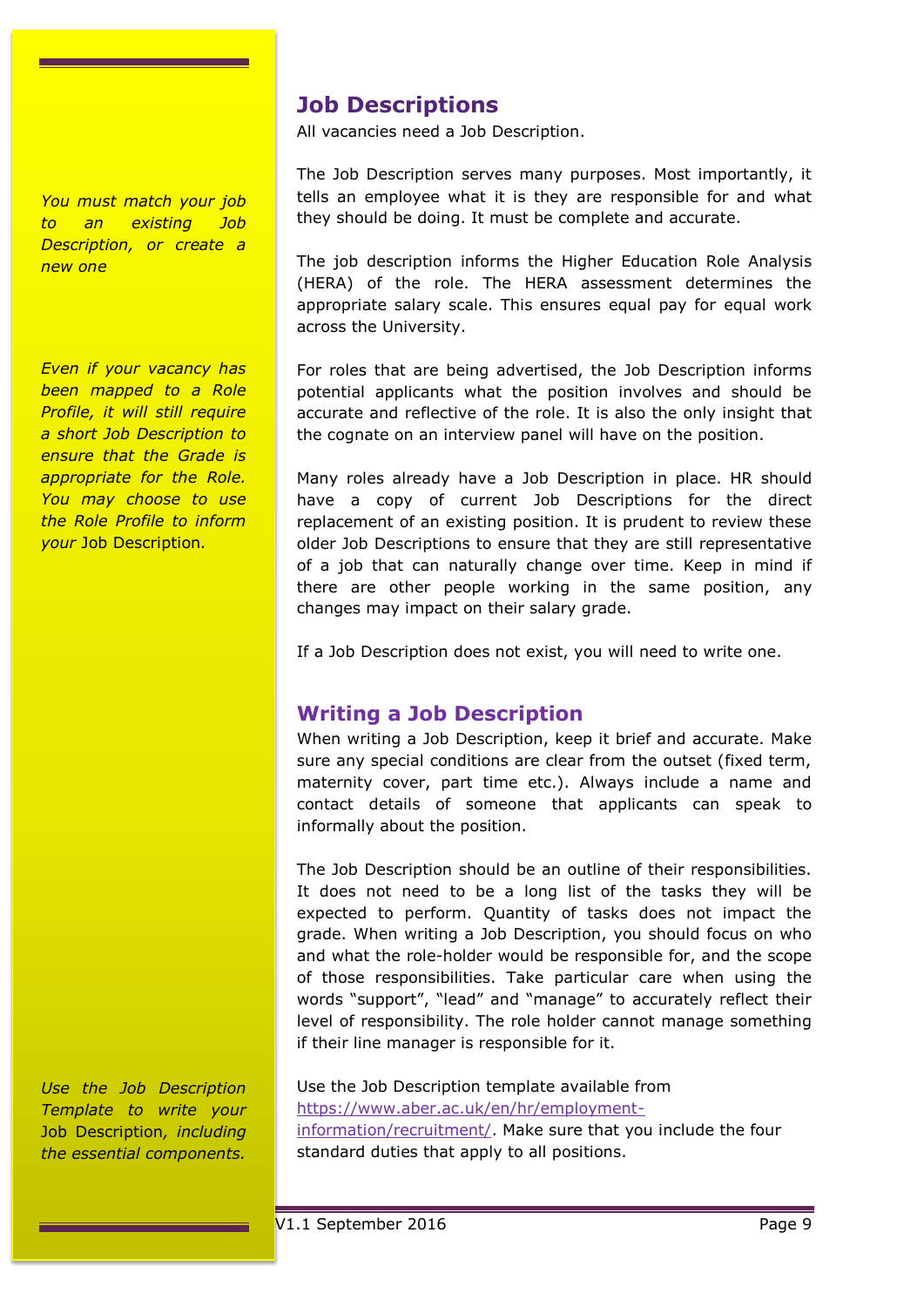If you are matching the job to a role profile, you will still need to supply a brief Job Description (apart from Student Experience Assistant, Academic Operations or Portfolio Manager which have a standard Job Descriptions across Academic Institutes).

Job Descriptions that have Written Welsh Language Level B2, C1 or C2 must be translated in their entirety. For jobs that are any other Written Welsh Language Level, these do not have to be translated in full but this is encouraged if possible. HR will arrange for the translation of a Job Description after it has been approved.

# <span id="page-9-0"></span>**Role Profiles**

Under the Framework Agreement, a number of standard Role Profiles were developed to ensure consistent expectation of work across the various Grades across the University. All Academic Institutes have standard Role Profiles that should be used under normal circumstances:

| <b>Job Title</b>                                                                                                                                                                                            | <b>Associated Grade</b>                                                                                             |
|-------------------------------------------------------------------------------------------------------------------------------------------------------------------------------------------------------------|---------------------------------------------------------------------------------------------------------------------|
| <b>Academic, Teaching Only:</b><br>Teacher $^1$<br>Associate Lecturer <sup>2</sup><br>Lecturer<br>Senior Lecturer<br>Chair/Reader/Professor <sup>3</sup>                                                    | 6<br>6<br>$7 - 8$<br>9                                                                                              |
| <b>Academic, Teaching and Research:</b><br>Lecturer*<br>Senior Lecturer<br>Chair/Reader/Professor*                                                                                                          | $7 - 8$<br>9                                                                                                        |
| <b>Academic, Research Only:</b><br>Post-Graduate Research Assistant<br>Post-Doctoral Research Assistant<br>Post-Doctoral Research Associate<br><b>Research Fellow</b><br>Chair/Reader/Professor*            | These roles do not<br>carry a particular<br>grade, but<br>are<br>indicative<br>of<br>the<br>level of responsibility |
| <b>Administrative Roles:</b><br><b>Student Experience Assistant</b><br><b>Academic Operations Assistant</b><br><b>Academic Operations Officer</b><br>Academic Operations Administrator<br>Portfolio Manager | 3<br>4<br>5<br>6<br>$\overline{z}$                                                                                  |
| <b>Part Time Tutors/Demonstrators</b><br>Undergraduate Demonstrator<br>Postgraduate Demonstrator<br>Senior Demonstrator<br>Tutor                                                                            | 2<br>3<br>4<br>5                                                                                                    |

ŀ <sup>1</sup> Teachers and Associate Lecturers are on the same grade. Teacher would normally be used where they're fewer than 7.3 hours per week. Associate Lecturer would normally be used for those with more substantial employment

*Even if your job is not in an Institute, you may choose to use these Role Profiles.*

<sup>2</sup> Lecturers progress naturally up grades upon satisfactory completion of probation and PGCTHE/HEA Recognition

<sup>3</sup> Chair/Reader/Professor – always seek advice from HR before requesting.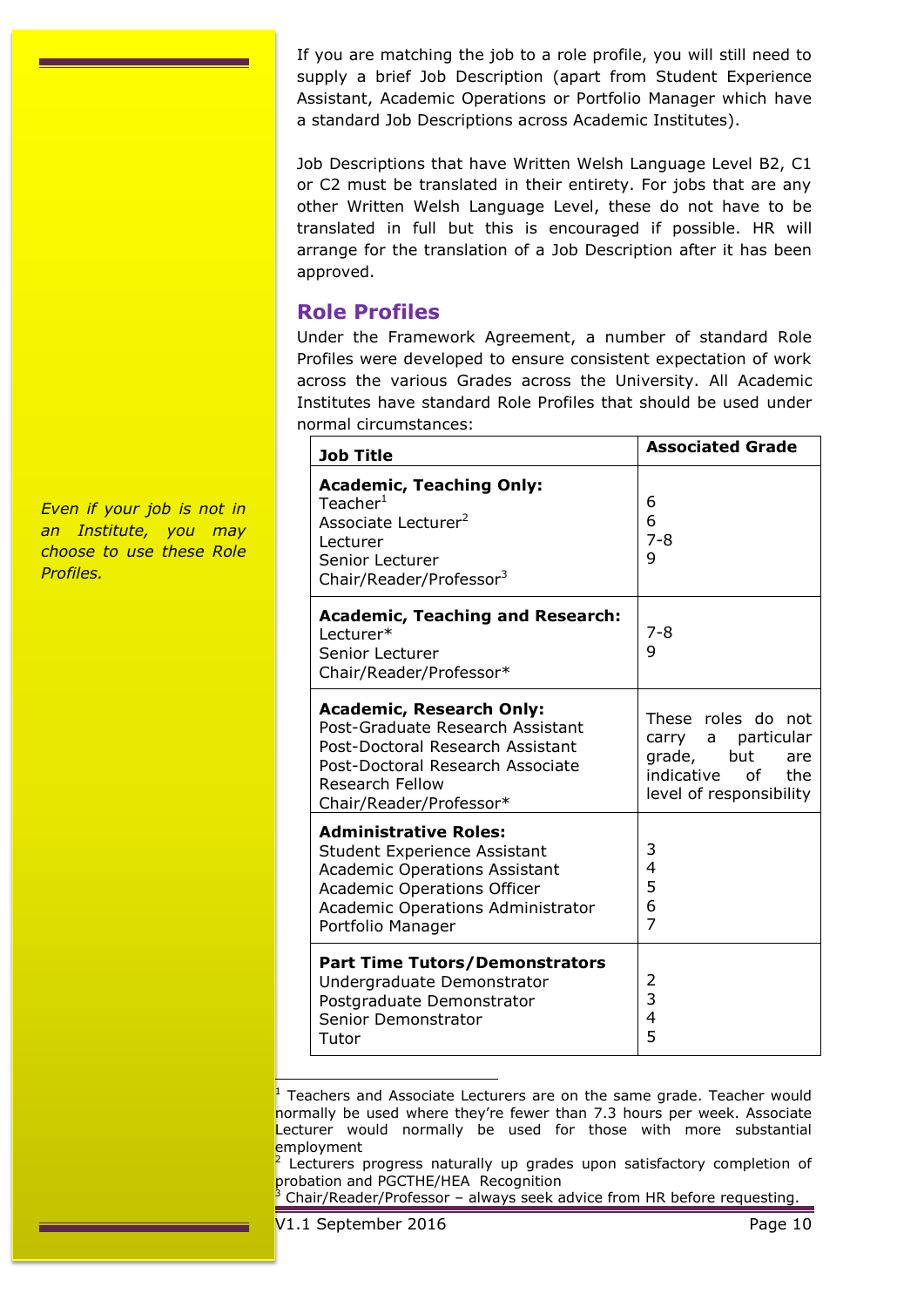If your job is matched to a Role Profile, it does not have to be HERA Assessed.

The Role Profiles can be found at: [https://www.aber.ac.uk/en/hr/employment](https://www.aber.ac.uk/en/hr/employment-information/agreement/)[information/agreement/.](https://www.aber.ac.uk/en/hr/employment-information/agreement/)

# <span id="page-10-0"></span>**Person Specification**

The person specification is essential for all advertised positions. It is not required for casual appointments. This outlines the essential and desirable criteria that must be used for shortlisting applications.

Selection Criteria must be:

- **Specific.** This ensures that the person specification properly reflects job requirements. Example: "Good Communication Skills", "Good Standard of Education" or "Good Degree" is vague and subjective. "Experience of communicating effectively with customers", "GCSE grade C in English and Maths" or "Upper second class or first class undergraduate degree" is much more suitable.
- **Justifiable.** The criteria must be justified by the nature of the job. Non-justifiable criteria could be discriminatory. Example: it is not justified to require a Finance Administrator to have a degree-level qualification – the role could be performed by a candidate qualified by experience.
- **Measurable.** Consider how you will assess this. They must be able to demonstrate the criteria that you request. Example: "Highly organised" is nearly impossible to provide evidence for and to compare candidates. "ability to organise a large event" is much more useful as it demonstrates ability and should create a measurable response.

 **Non-Discriminatory.** Criteria must be fair, objective and directly relevant. Discriminatory language or statements must not be used:

o "A recent graduate" is discriminatory against older candidates.

o British qualifications at the exclusion of overseas qualifications could be discriminatory on the grounds of National Origin. Always use "or equivalent".

o "Native English Speaker" could be discriminatory on the basis of race or nationality

There are a small number of exceptions where there is a genuine occupational requirement. For example, age in relation to Alcohol sales/licensing, or employing only women in a female hostel. Graduate Schemes can ask for a "Recent Graduate" as this is justifiable based on the nature of the employment.

The essential Criteria should be the minimum requirements for a position. For example, a typical entry-level administrator would require GCSE English and Maths (and Welsh where appropriate) or equivalent, a lecturer would normally require a postgraduate qualification in their field. It would be inappropriate to have essential criteria beyond what is required. This limits the potential pool of candidates.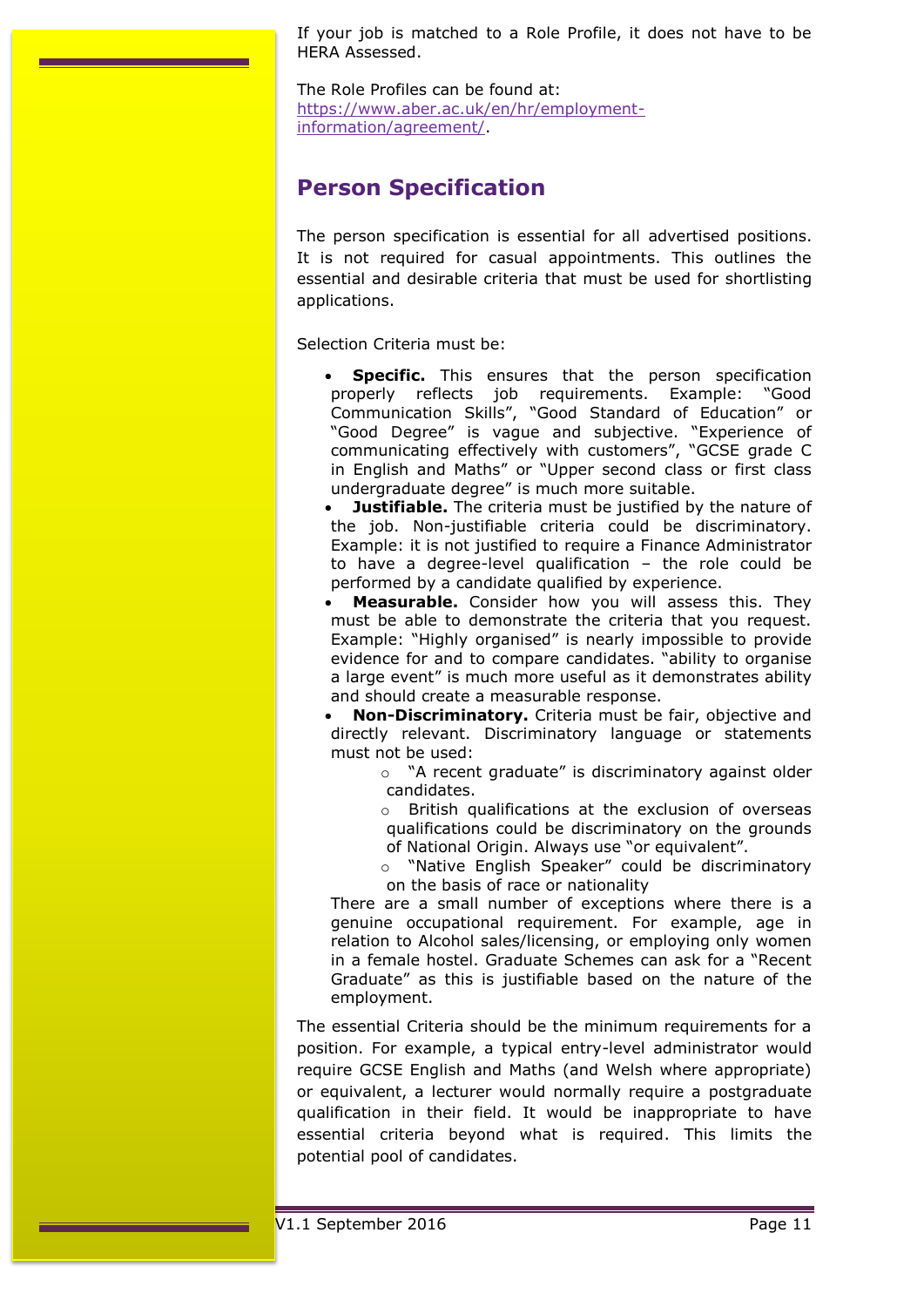The desirable criteria allow you to rank the best and most exceptional candidates for a position. This is where you can include desirable qualifications, specialisms and skills. Experience of working in Higher Education would be desirable for many positions.

A total of 8-10 essential criteria would normally be more than enough to identify suitable candidates, though more may be needed for specialist roles. You should not have any more than 15 criteria as a maximum. Note that if you have 15 criteria, you will have to shortlist against all of them.

Keep in mind that you want a large pool of potential candidates so that you can choose the best. If candidates do not meet the essential criteria, they are deemed as not capable of doing the job and would not normally be invited to interview.

# <span id="page-11-0"></span>**HERA Assessment**

Most posts must be appointed on the Aberystwyth University Single Pay Spine on the Salary Grade assessed by the Job Description/Role Profile. This is to ensure that all staff across the University receive equal pay for equal work. There are a small number of roles that do not sit on the Higher Education Role Analysis (HERA) scale, including Professors, Head of Departments, Farm Workers, etc.

Two members of the trained staff in HR will assess the Job Description.

Job descriptions should not be tailored to meet the assessment criteria under HERA and this should be avoided.

Casual vacancies do not require HERA assessment, but will be sense-checked and should be matched to a Role Profile wherever possible.

# <span id="page-11-1"></span>**Submit the Job Description for Analysis**

When you are satisfied that your Job Description has been finalised, send it to  $hr@aber.ac.uk$  for analysis. They will then return it to you when the assessment is complete.

Where the vacancy does not require assessment, do not submit this to HR.

You should now submit your job for approval.

*You can send your draft*  Job Description *to Human Resources if you would like some feedback before it is HERA Assessed.*

*Job descriptions are allocated a grade based on their content. You should never alter a* Job Description *to meet a grade.*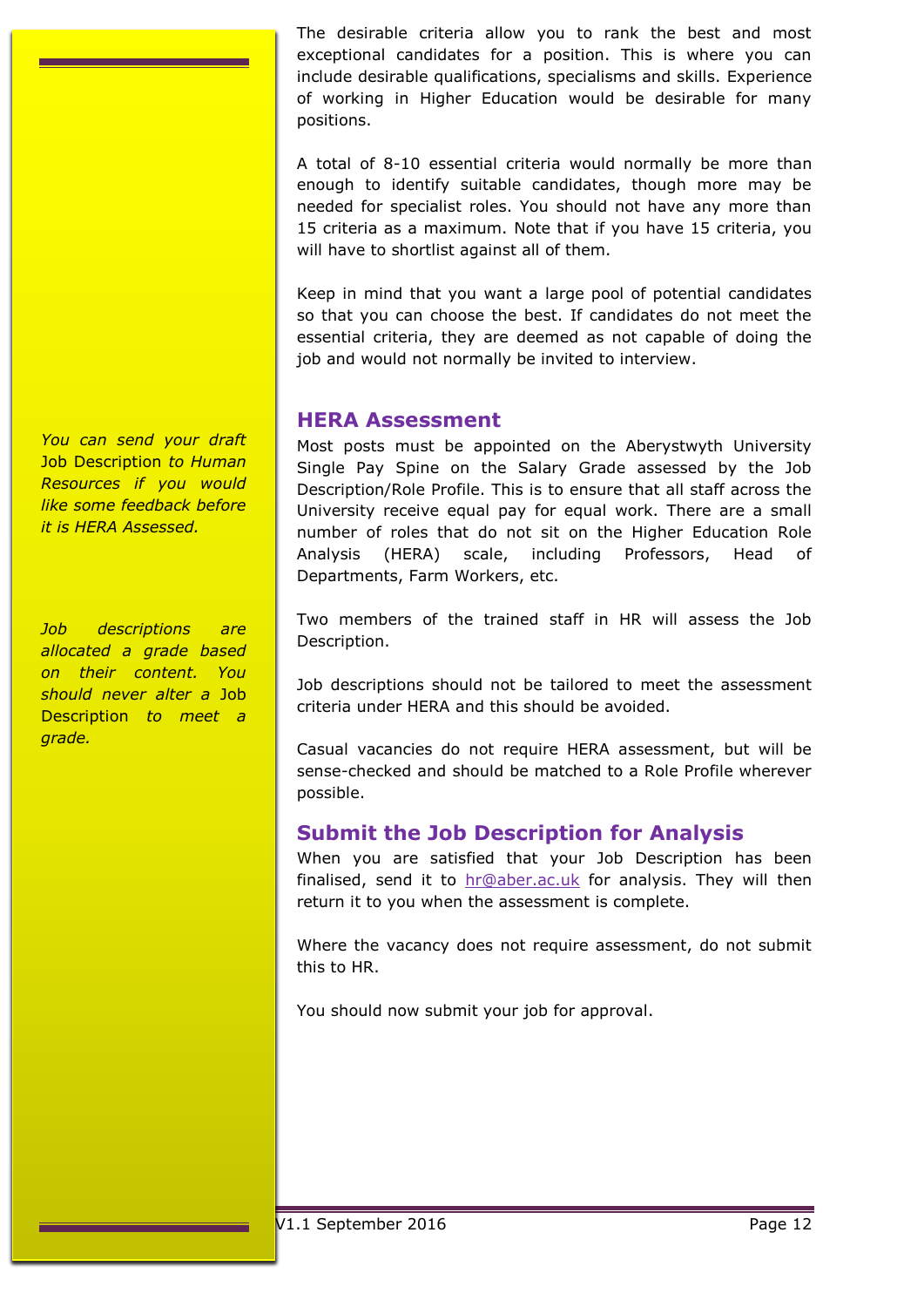#### **Request a vacancy**

# **Job Details**

The following Job Approval Process is for new or replacement roles and casual requests.

Extensions, ends, change of hours and any other contractual change for an existing employee should be submitted to the Employee Services Team at [hr@aber.ac.uk.](mailto:hr@aber.ac.uk)

# <span id="page-12-0"></span>**Job Details**

Now that the Job Description and Person Specification has been finalised, you can now complete the job information.

Log onto the E-Recruiter System at: [https://recruitment.unit4.com/.](https://recruitment.unit4.com/) On the left-hand menu, select **Jobs**, then **Create Job**. This form contains all of the information that HR need to create and advertise a job. This information will also feed into all finance and HR systems, therefore accuracy is paramount. If there is any essential information missing, **this may result in delays or rejection.** If this is a re-advertisement or routinely advertised role, you can access the job details of a previous vacancy, then select **File** > **Copy** to replicate previous job details. *Job Owner:* Select yourself as the job owner. This should default to your name. **Do not select "do not archive applicants"** *Job Title:* Enter the job title from the Job Description. Be careful when you are using standard job titles to make sure they are accurate. **Do not populate the internal or external dates** *Control Details: Department:* Select the Department/Institute that the job is based in. **Log on to E-Recruiter. This is your full @aber email address Complete the job details**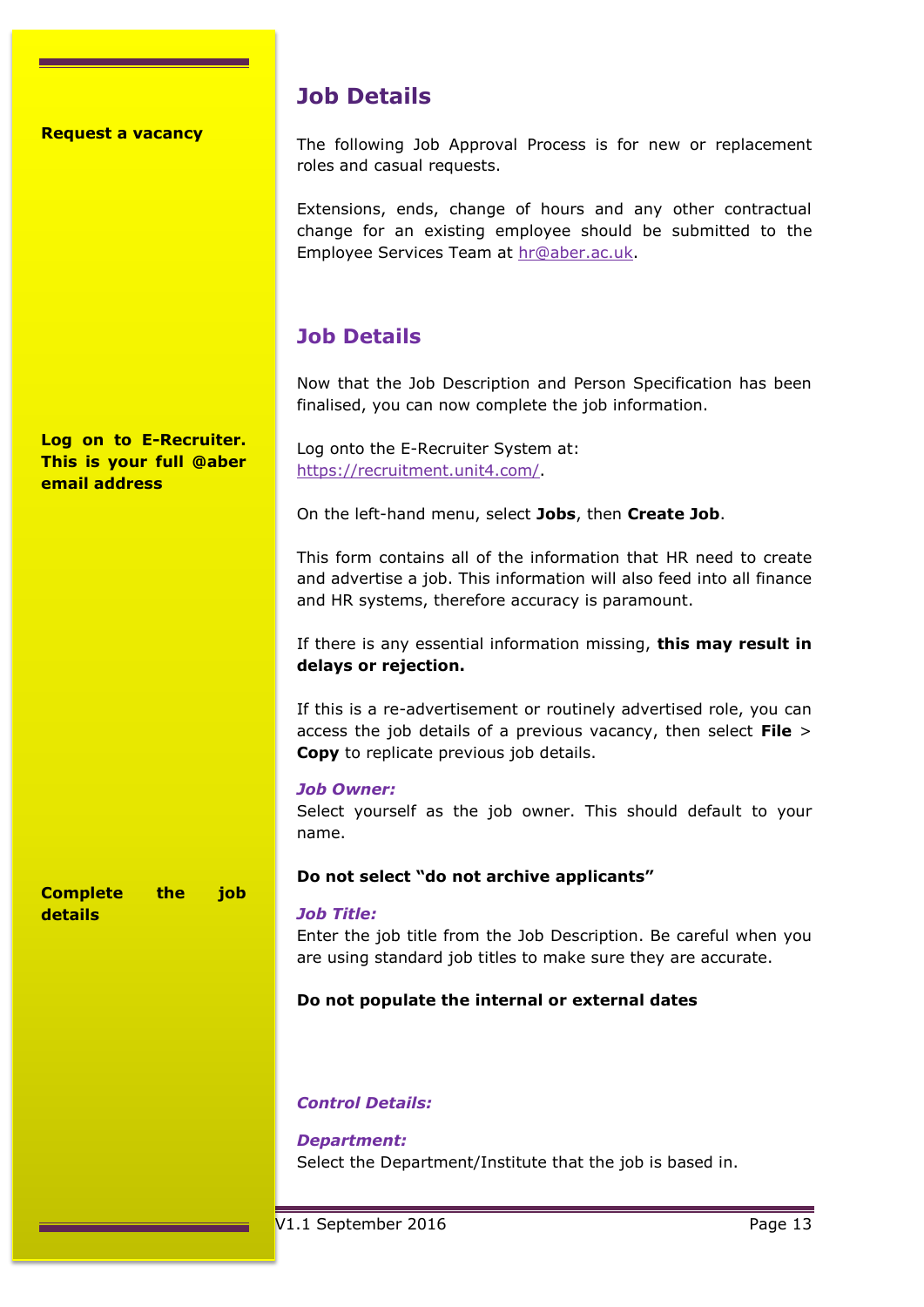### **Do no populate "Department Contact" Do not alter "status" Do not populate "Exclude from lists"**

### *Number of openings:*

How many vacancies are there? Enter number digits only.

### *Application form:*

Select "Advertised Application" for all non-casual positions. Select "non-advertised Casual" for all casual appointments (reduced form but gathers essential information).

### *Email to acknowledge application:*

Select "E02 On-line Application – confirm candidate" for advertised vacancies. Select "E03 On-line Application – confirm casuals" for casual appointments

## **Do not populate "URL to apply via 3rd Party" Do not populate "Prevent candidates from re-applying"**

*Vacancy Close Workflow* Select Start Shortlisting

### *Job Roles*

### *Recruiting Manager:*

Select the Recruiting Manager. This person is responsible for overviewing the recruitment process and making the recruitment decisions. This person is also the chair of the interview panel.

### *Welsh Language Level*

Select Gwenno Piette. In her absence, select Ruth Fowler.

### *Finance*

Select your Departmental Finance Manager. For any externally funded research positions, select Emyr Reynolds.

### *HR Manager Check*

Select your HR Business Partner for your Institute/Department.

### *HoD / IM / Authorised Signatory*

Select the Institute Manager or Head of Professional Service Department who has the authority to approve vacancies.

### *Post Approval (HR)*

For Casual appointments (not externally funded), select Rebecca Davies as Chief Operating Officer. For all other jobs, select Human Resources.

### *HR Co-ordinator*

Select Human Resources. HR will allocate this once it has been approved.

### *HR Assistant*

V1.1 September 2016 Page 14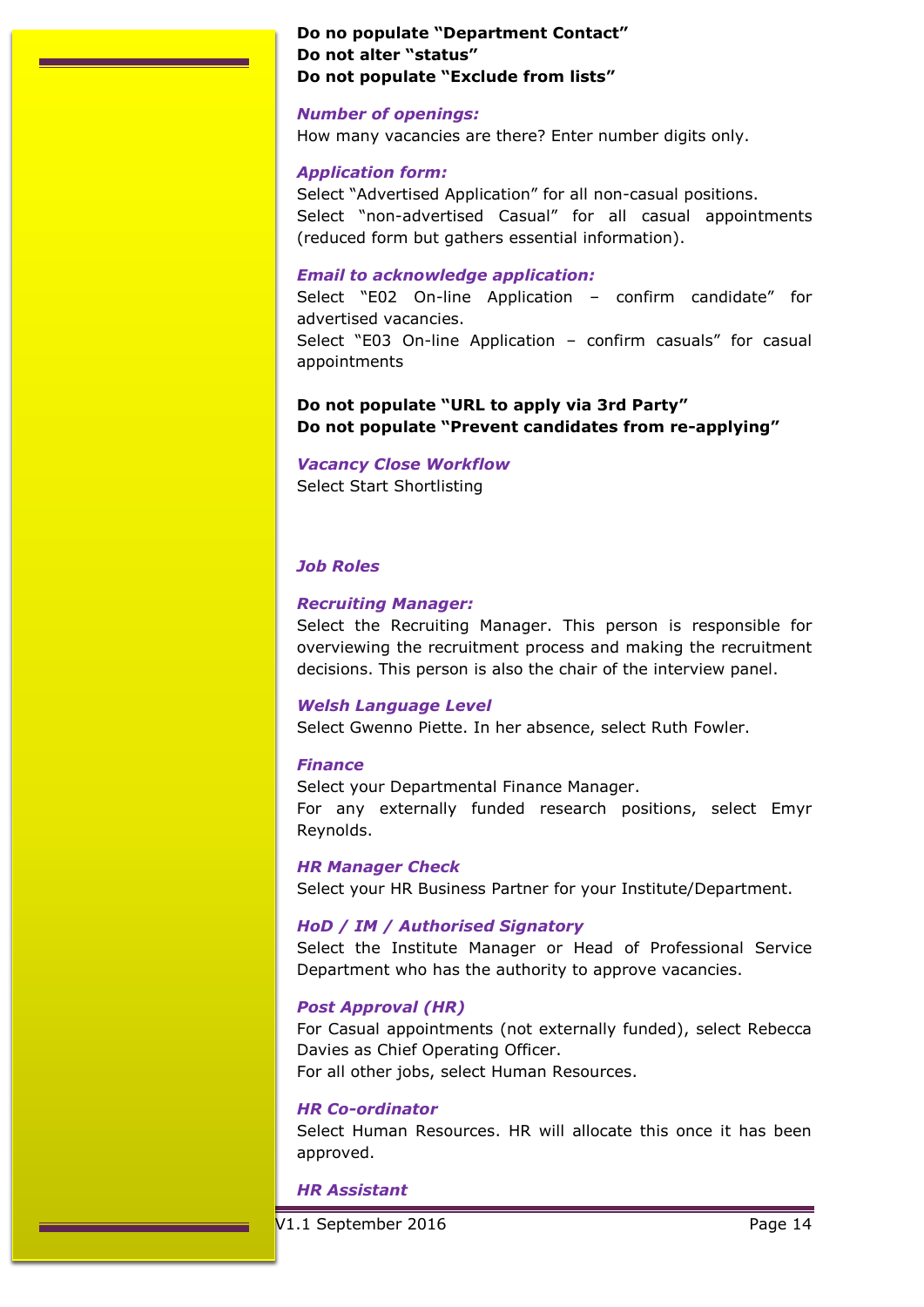Select Human Resources. HR will allocate this once it has been approved.

#### *Translation*

Select Human Resources HR will allocate this once it has been approved.

### *Classifications*

### **Do Not Populate Agresso PosNo**

#### *HERA:*

Has the job been HERA Assessed, matched to a role profile or matched to an existing position? Select:

- Yes to confirm your job has been HERA assessed, matched to a role profile or matched to an existing position.
- N/A if you job is a confirmed non-HERA position.
- If you select no, your job may be rejected until this has taken place.

### *Department:*

Select the department that the job is based in. Where the job is in an Academic Institute, either:

- Select the Department that the job is in.
- Where the job spans the institute (e.g. Institute-wide administrators or managers), select the Institute

#### *Job Location jobs.ac.uk:*

This field is specifically for automatic advertisements with [http://jobs.ac.uk.](http://jobs.ac.uk/) Select the location of the job. If you need us to add a location, please contact HR. If the location is not a standard one, leave this field blank.

### *Building Location:*

Select the building in which the job is located. For remote jobs such as fieldworkers, please select the building in which the department is based.

#### *Line Manager:*

Enter the full name of the line manager of the position.

### *Who is the post line managing:*

Where the job has line management responsibilities, enter the names of all those who will be line managed by this vacancy.

When this is a replacement post and the line management is the same as the current employee, you can type "replacing existing line management" or similar.

When the job does not have line management responsibilities, type "N/A".

#### *Recruitment Reason:*

Select the recruitment reason.

- **New Position** for any new position
- **Replacement** where this position is a direct replacement. You should also use this when there have been changes to job title or details.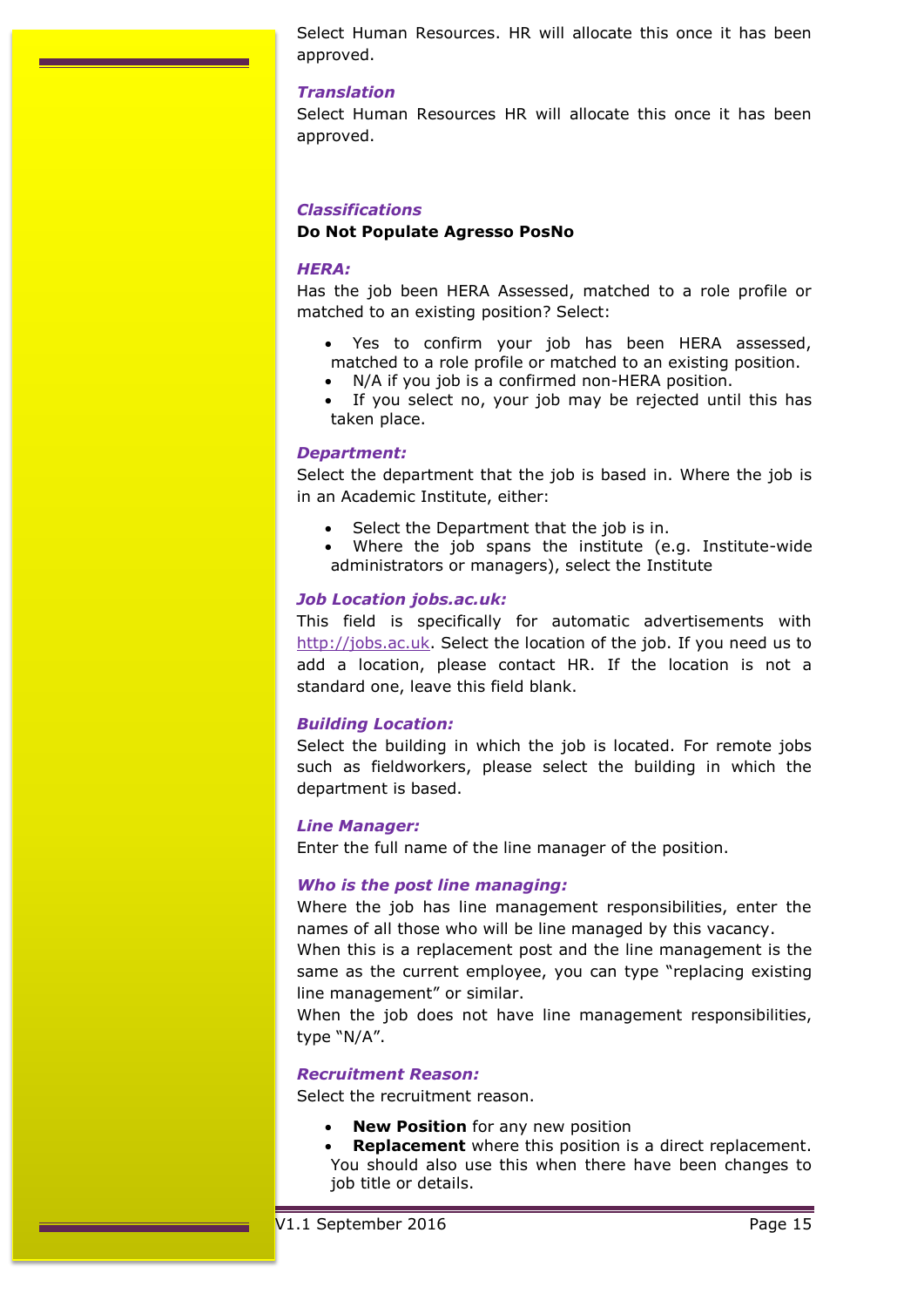**Casual Appointment** where you are appointing a named individual without advertisement, shortlisting or interview. This must only be used for a maximum of three months fixed term and cannot normally be extended.

 **Demonstrator** – Where you are appointing a minimumhours contract for a maximum of one academic year without advertisement. These must be mapped to one of the Demonstrator Role Profiles Grade 2-4. They should be provided with contracted hours wherever possible, and would usually have a maximum of 7.3 hours per week.

 **Externally Funded Named Researcher** where an agreement for research funding includes a named researcher as a condition of the funding. They do not have to be recruited and are treated in the same way as Casual, even when this extends beyond three months

o You must upload a copy of the signed funding agreement with your request, detailing the named researcher. A named researcher on a Full Economic Costing form or Funding Application is not suitable evidence – this is not a requirement of the funding. If you do not provide evidence, the job will need to be recruited.

#### *Replacing who?:*

When you are requesting a replacement post, enter the name or the employee who has left and is being replaced. If this is not a replacement post, enter "N/A".

#### *Business case:*

Enter a short business case to justify the vacancy. This could demonstrate how the job meets the needs of the Strategic Plan, will generate revenue or fills an essential requirement.

#### *Implications and costs if not approved:*

Enter a short statement of the implications if the post is not filled. You could demonstrate how this will prevent meeting the strategic plan, will risk the loss of revenue or will lose an essential function.

#### *Job Category:*

Select Academic for all teaching and research positions Grade 6 or above. Select Managerial, Administration and Support for all other positions. This controls the organisation of the website.

#### *Job Family:*

Select the job family appropriate for the vacancy.

Please note that Campus Services does not relate to the Campus and Commercial Services. This would be appropriate for any positions providing a service to the campus in any department.

### *Academic Function:*

Select the appropriate Academic Function for the vacancy. Take particular care with Lecturer positions – some lecturers are teaching only and others are teaching and research. Ensure that this is correct.

- "Not Academic" for all non-Academic vacancies;
- "Academic Teaching and Scholarship" for all teachingonly positions;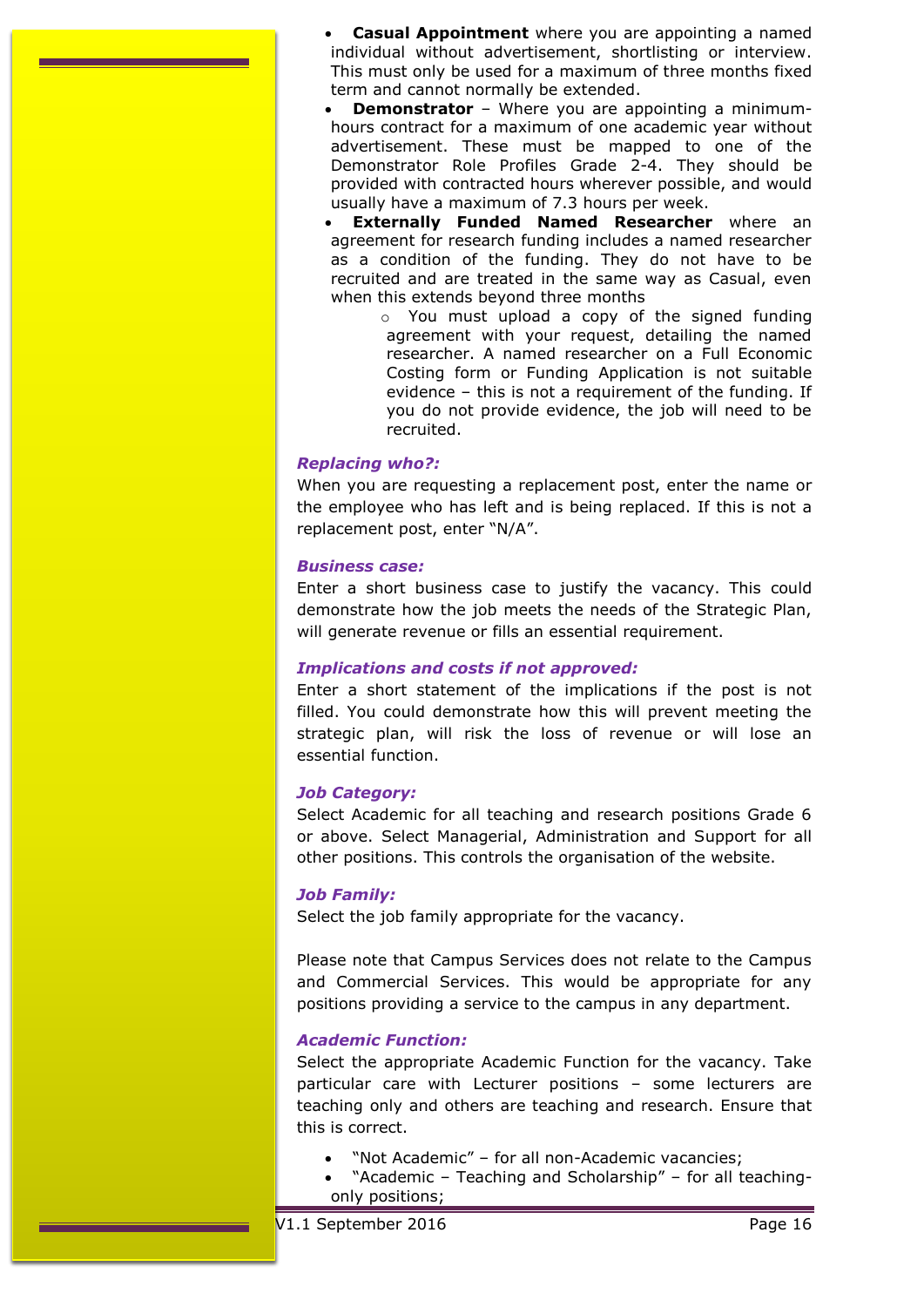- "Academic Research Only" for all Research-only vacancies.
- "Academic Teaching and Research" for Lecturing positions where they are teaching and researching;
- "Academic not Teaching or Research" is used extremely rarely, and is appropriate for jobs such as Pro Vice-Chancellor where it is definitively an academic role but does not involve teaching or research.

#### *Researcher status*

Select the appropriate Researcher Status for the vacancy:

- Not a researcher For all positions other than Research only;
- Post-Graduate Research Assistant Where the researcher is expected to hold an undergraduate degree to support research;
- Post-Doctoral Research Assistant Where the researcher is expected to hold a Doctorate to support research;
- Post-Doctoral Research Associate Where the researcher is expected to hold a Doctorate and take a major role in research, such as a Principal Investigator or Co-Author;
- Research Fellow Where the researcher is expected to hold a Doctorate and lead on research activities.

#### *Grade:*

For HERA vacancies, select the Grade as agreed by the HERA assessment. You can select multiple grades for trainee positions etc.

For Lecturers, select the corresponding Grade 7.

For Non-HERA, Reader, Professorial, Agricultural Wages Board and National Minimum Wage/Living Wage, select as appropriate.

#### *Salary Scale:*

Select the appropriate salary scale that corresponds with the Grade. Make sure that you select "(pro rata)" for all jobs that are less than full time or for a limited duration.

For non-HERA vacancies, leave this section blank.

#### *Salary:*

Where the job is exceptional and does not match a HERA Grade, enter the salary in the following format. Please note that this must be entered bilingually with the Welsh first.

£10.61 yr awr / £10.61 per hour £13,000 y flwyddyn / £13,000 per annum

#### *Funding:*

Select the funding type:

- Wholly General Institution Financed Use this for all internally funded positions.
- Partially Financed by the Institution Use this for all partially funded positions.
- Otherwise, select the appropriate external funding body.

### *Cost Code:*

Select the cost code that is funding the job. This can be different to the department, for example an AberForward may be based in Geography but funded by 153A AberForward.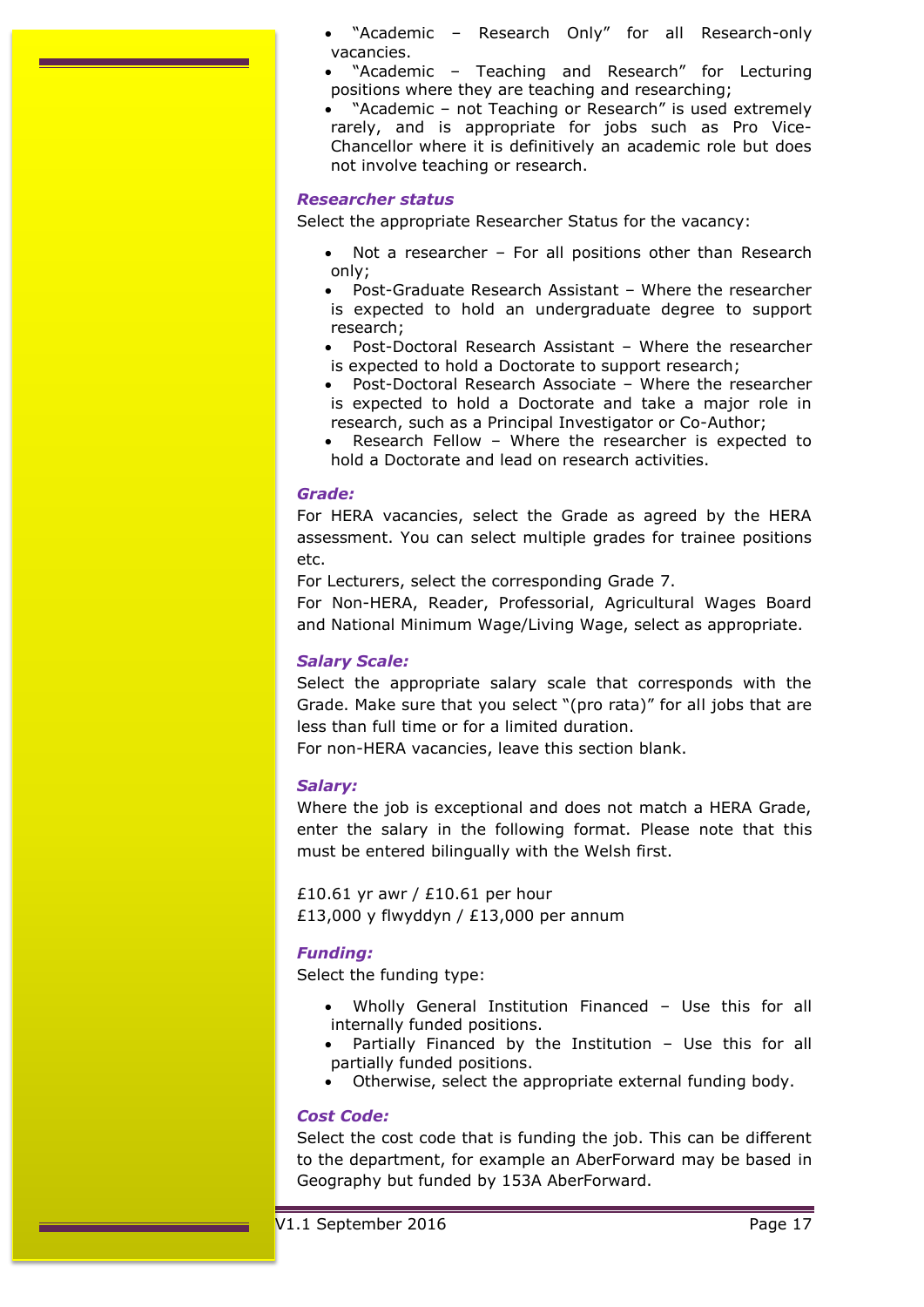#### *Work Order*

Enter the Work Order. Internally funded work orders should be input in the format A1234-01. Externally funded work orders should be input as advised by Emyr Reynolds.

#### *Account Code*

Select the account code. Only use 3004 Academic Related where no other Account Code is appropriate.

#### *External Grant Title/Reference*

Enter the title of the grant and the reference number where appropriate. Otherwise enter "N/A".

#### *Contract Type*

Select Fixed Term or Permanent as appropriate.

#### *Duration*

Where the job is fixed term, enter the duration of the employment in the following format. Please note this must be bilingual with the Welsh first.

Cyfnod penodol tan 31 Gorffennaf 2017 / Fixed Term to 31 July 2017

Cyfnod penodol o 3 mlynedd / Fixed term for 3 years

Where the post is open-ended, leave this blank.

#### *FT/PT*

Select whether the job is Full Time (36.5 hours) or Part Time.

#### *Weekly hours*

When the job has regular weekly hours, enter these here as number digits only, e.g. "18.25". If it has annualised hours, leave this blank.

When you are advertising multiple roles with different hours, enter "Oriau amrywiol / Various hours" and include details on the job advert.

All jobs should have specified contracted hours wherever possible. Zero-hour need approval by the Deputy Director of HR and should only be requested when absolutely essential.

#### *Annualised Hours*

If you have populated weekly hours, leave this blank. Where the job has annualised, term-time or irregular hours, enter the number of hours and the duration in the following format. Please note this must be bilingual with the Welsh first.

600 awr y flwyddyn / 600 hours per year 120 awr dros 3 mis / 120 hours over 3 months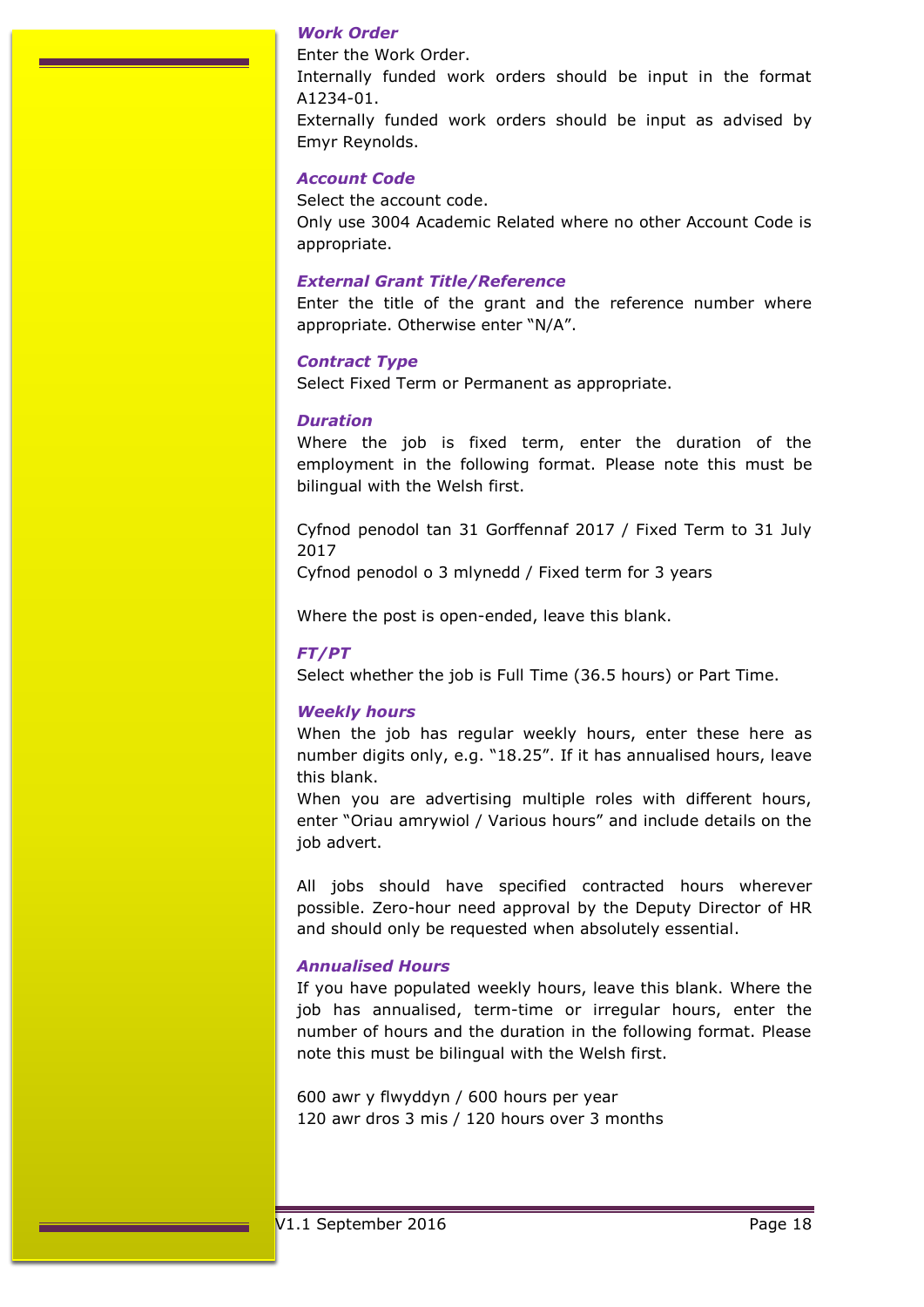### *Welsh Language Levels:*

Full guidance on the Welsh Language Levels can be found at [https://www.aber.ac.uk/en/hr/policy-and-procedure/welsh](https://www.aber.ac.uk/en/hr/policy-and-procedure/welsh-standards/)[standards/](https://www.aber.ac.uk/en/hr/policy-and-procedure/welsh-standards/)

General principles are as follows:

- Academic roles can ordinarily be Level A0 on grounds of academic specialism, except for Welsh Language teaching which would be Level C1 or C2 Oral and Written
- Anyone public facing should have the appropriate level of Welsh, and all Services should be available through the medium of Welsh.
- What level of Welsh will the person require for their interactions with the public?

The Levels that you select have to be verified by Welsh Language Services. If you anticipate any difficulties, speak with Welsh Language Services before submitting.

- Essential Welsh Oral Enter the required verbal Welsh level for the vacancy
- Essential Welsh Written Enter the required written Welsh level for the vacancy
- Desirable Welsh Oral Enter the desirable verbal Welsh Level. Usually this would be one level higher than essential but may be different depending on the nature of the vacancy.
- Desirable Welsh Written Enter the desirable written Welsh Level. Usually this would be one level higher than essential but may be different depending on the nature of the vacancy.

#### *Teaching through the medium of Welsh*

For Welsh Language teaching positions, select yes. For all other positions, select No.

#### *Medical Fitness Assessment Required:*

Select yes when a Medical Fitness Assessment is required. Leave blank when this is not required.

This should only be used where the job is physically demanding and we need to assess the candidate's physical ability as required to do the job (i.e. regular lifting of heavy items or working in confined or dangerous spaces). Where this is not an essential requirement, leave this blank.

#### *DBS:*

Select Yes when a Disclosure and Barring Service Check is required for this position. Select No if it is not.

Full guidance on safeguarding and DBS requirements can be found at [https://www.aber.ac.uk/en/hr/policy-and](https://www.aber.ac.uk/en/hr/policy-and-procedure/safeguarding/)[procedure/safeguarding/.](https://www.aber.ac.uk/en/hr/policy-and-procedure/safeguarding/)

This should only be used where a job is specifically working with children or vulnerable adults.

Those commonly requiring a Those who don't require a DBS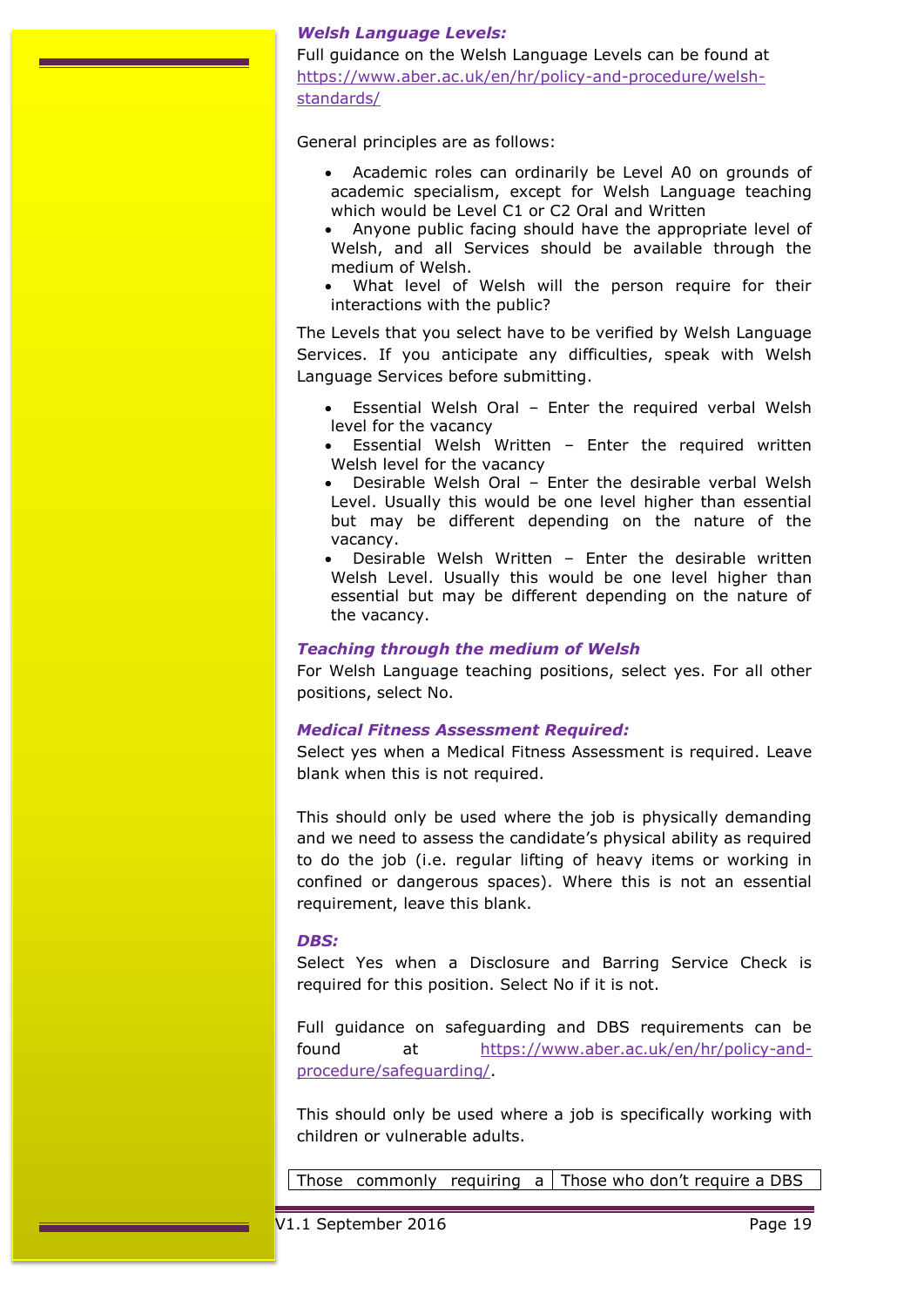| DBS:                                                                                                                                                                                                                                                                           |                                                                                                                                                                                                                                            |
|--------------------------------------------------------------------------------------------------------------------------------------------------------------------------------------------------------------------------------------------------------------------------------|--------------------------------------------------------------------------------------------------------------------------------------------------------------------------------------------------------------------------------------------|
| Those who are teaching or<br>supervising children under<br>the age of 18.<br>Those providing one-to-<br>one guidance to vulnerable<br>adults.<br>Those conducting research<br>relating to children<br>or<br>vulnerable adults,<br>or<br>researching in a school or<br>hospital | Those who are teaching on<br>a course that is not aimed<br>at vulnerable adults, but<br>may have them attending.<br>Administrators who<br>are<br>٠<br>assisting a course<br>for<br>children under 18 but not<br>working directly with them |

Should you have any doubt when a DBS check is required, please consult with the Employee Services Team, phone 8555.

### *DBS Rationale*

Where a DBS check is required, enter a brief explanation why this is the case, e.g. Teaching a class of children

Where a DBS is not required, please enter "N/A"

### **Do not populate Interview date at this time**

### *Preferred Start Date:*

Enter a preferred start date if you have one. Most commonly, this will be for fixed term research contracts or teaching dates.

Where there is no preferred start date, leave this blank.

Do not enter "As soon as possible" or similar. This does not look appealing to candidates and can make the job look rushed.

# <span id="page-19-0"></span>**Advert**

### *Job Advert*

**Do not enter anything into the Job Advert section**

### *Job Description*

This is not required for Casual Appointments and can be left blank in this case.

Though titled Job Description, use this section for the job advert. The Job Description will be attached separately.

Write a concise advert for the job. This should briefly outline the responsibilities of the post and make the job look inviting for applicants. You can include very brief information on the Department/Institute or details on the project, but you might include a link to your department website instead. Every job is different, but you can look at other vacancies if you need some inspiration.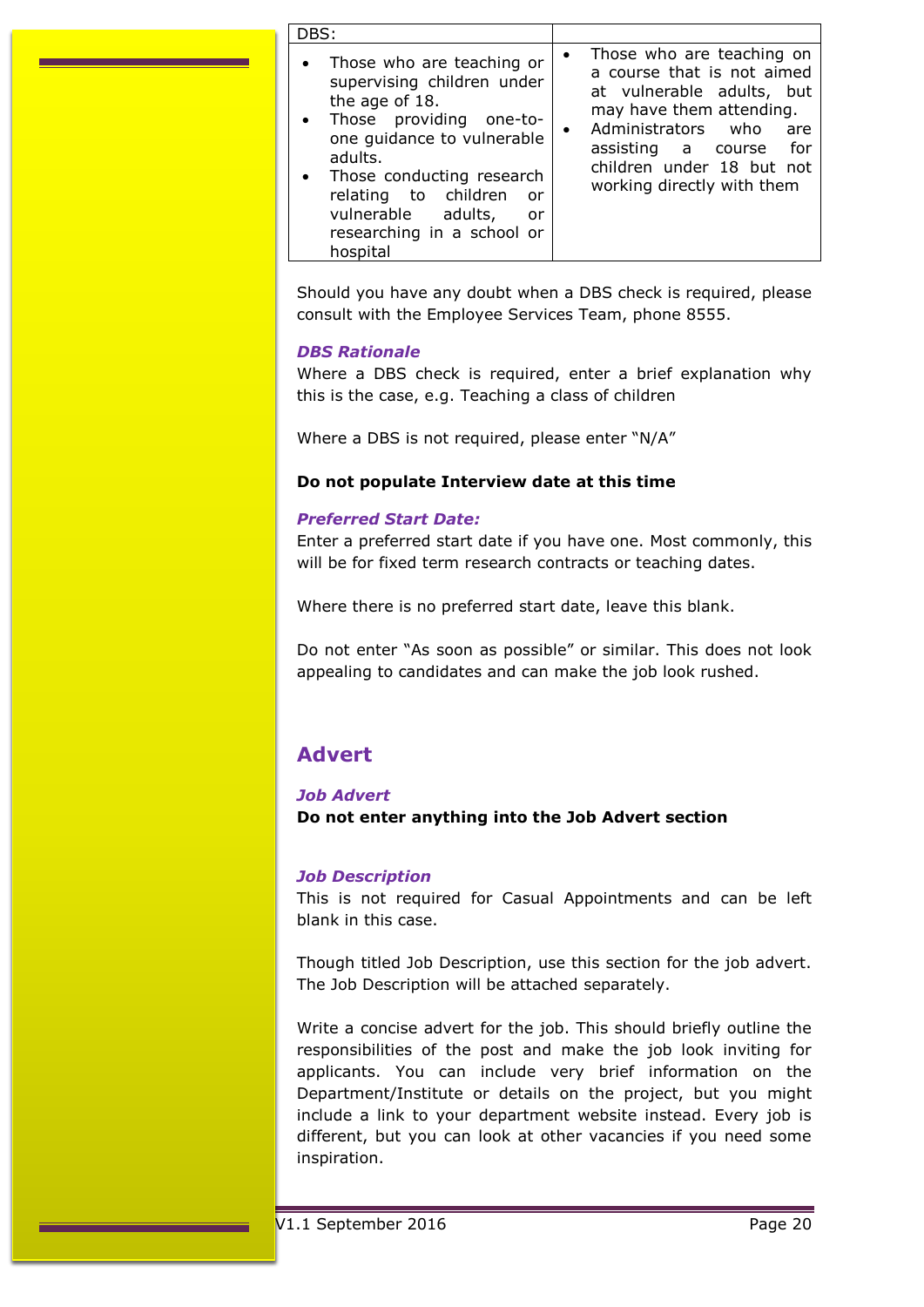Always include a name and contact details of someone they could speak to informally about the position, usually the Recruiting Manager.

If you have the Welsh translation, please include this in the same box. Otherwise HR will translate this before advertising.

#### *Save*

Save your information, **File** > **Save**

### **Attach the Job Description.**

# <span id="page-20-0"></span>**Attach the Job Description**

You must now attach the Job Description and Person Specification to the job. This will be for internal use only and won't be seen by the public. Make sure that you upload this as a Word document.

### Go to **Options** > **Documents**

Click Add a Document.

 In Description, enter words to the effect of "Job Description for HR".

- Select Type as Job Description.
- Do not populate Show to Candidate.
- Do not populate Send to Agency.

 Select the file to upload. If the Job was HERA Assessed, you must upload the final Job Description as was assessed.

You can upload any other documents here if you choose to do so. You must upload a copy of the signed Funding Agreement for named researchers.

Select **File** > **Save**.

Return to your job details page by selecting **Back** in your web browser, or by selecting **History** > **Jobs** > **Job Title**.

# <span id="page-20-1"></span>**Send for Approval**

When you are satisfied that all the details are complete, you must now submit the vacancy for approval.

### Select **Options** > **Workflows** > **Vacancy Request**.

A pop up box will appear asking if you are sure you want to do this. If you are content, select yes.

The job has been sent for approval. You do not need to take any action unless the job is rejected and returned to you.

If your job is rejected at any stage, it will return to the job creator in the form of an email link. This will include the reasons for the rejection. Should you wish to resubmit after you have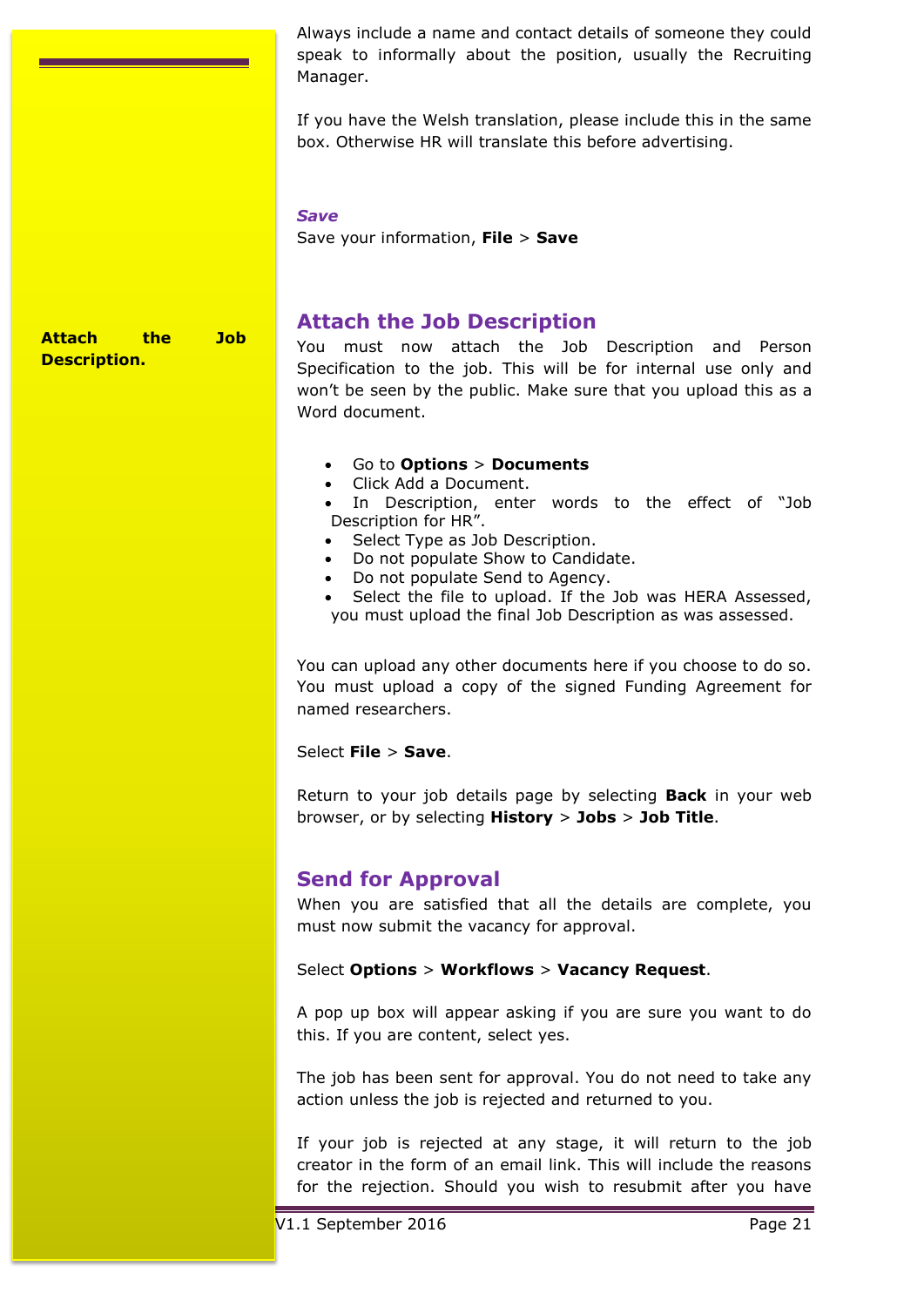made amendments, the job must go through the full approval process again.

# <span id="page-21-0"></span>**Approval flow**

The approval workflow runs as follows:

1) The job is sent to Welsh Language Services to confirm the Essential and Desirable Welsh Language Levels. They will need to approve the job before it will progress.

2) The job is sent to your finance manager to review. They have three options: Approve; no funds but approved on business case; or reject. They will need to approve the job before it will progress.

3) The job is sent to your Head of Department, Institute Manager or other approved signatory to review. They will need to approve the job before it will progress.

4) The job is sent to the HR Manager/Business Partner to comment and approve. This is not a formal approval stage, but allows your HR Manager/Business Partner to comment on the vacancy and ensure that the request is appropriate for your needs.

5) The job is sent to HR or Rebecca Davies as Chief Operating Officer for approval.

When the position is externally funded, it will automatically be approved.

When it is a casual job, Rebecca Davies as Chief Operating Officer will approve it.

When internally funded, the job will be considered by the Post Approval Group. They will approve or reject the job based on the information and business case you have provided.

6) If rejected, the job will return to the job owner. If approved, the job will be distributed in HR.

> a. For Casual Appointments, you will now need to make an offer to the candidate to be appointed – **Go to Appointment section.**

> b. For vacancies to advertise, HR will collate the advert and prepare to advertise. This will be advertised as soon as it has been verified, approved and translated. You can view the status of your jobs at any time by accessing **Jobs > Jobs Summary > Change Status to Submitted > Select the job details > Options > Workflow > Workflow Status**.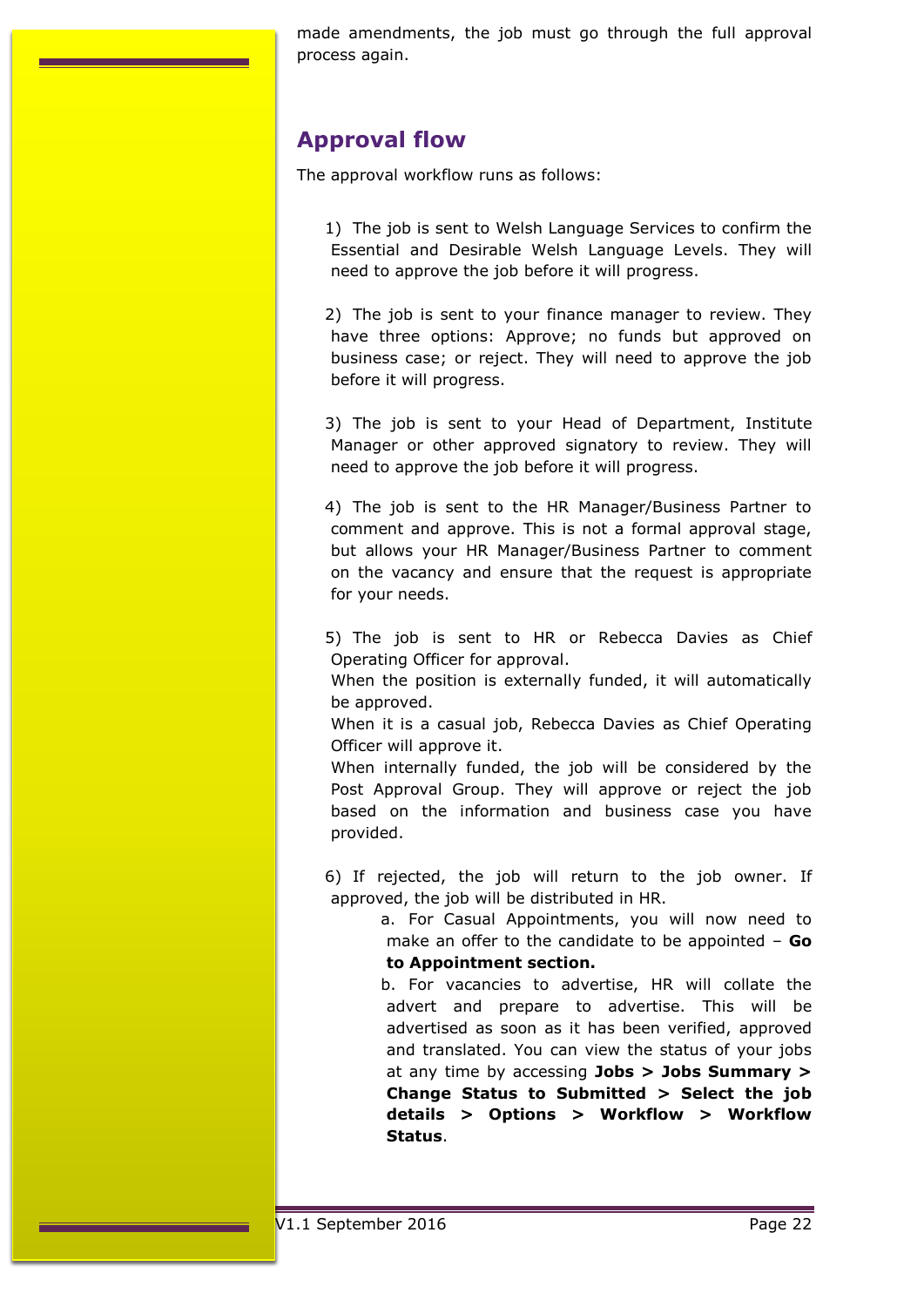# <span id="page-22-0"></span>**Workflow Approvals**

Where you are responsible for making approvals in the workflow, you should follow these instructions.

You will receive an email asking you to check details of a job. It will include a link that will take you directly to the approvals page.

Click on the link.

This page will provide a summary of the job, a summary of the workflow completed and pending, including dates and times of approval and submissions, all of the job details and any attached documents or Job Descriptions.

Review the details that are relevant to your approval, then approve or reject the job.

| Preview Job Internet & Intranet                    |                                  |                      |                        |
|----------------------------------------------------|----------------------------------|----------------------|------------------------|
| Step name                                          | <b>HR Post Approval</b>          |                      |                        |
| Comments                                           |                                  |                      |                        |
|                                                    |                                  |                      |                        |
|                                                    |                                  |                      |                        |
|                                                    |                                  | zi.                  |                        |
| Action                                             | • Approve Reject                 |                      |                        |
| $\overline{\phantom{a}}$<br><b>Workflow Status</b> |                                  |                      |                        |
| Seq Step                                           | <b>Action Status Assigned to</b> | <b>Date notified</b> | <b>User actioned [</b> |

At the top of the screen, please make any comments that you wish to make in the comments box. Where you are approving with conditions, please make these explicit in your comments. Where you are rejecting, ensure that you include details why so that the job owner can resubmit with changes.

Please be aware that these comments will be visible to the job owner and others in the workflow

Select **Approve** or **Reject**.

Select **File** > **Save**.

The job has been approved.

If the job owner is also an authorised signatory, you will receive multiple approval requests for one job. They must all be approved to allow the job to progress.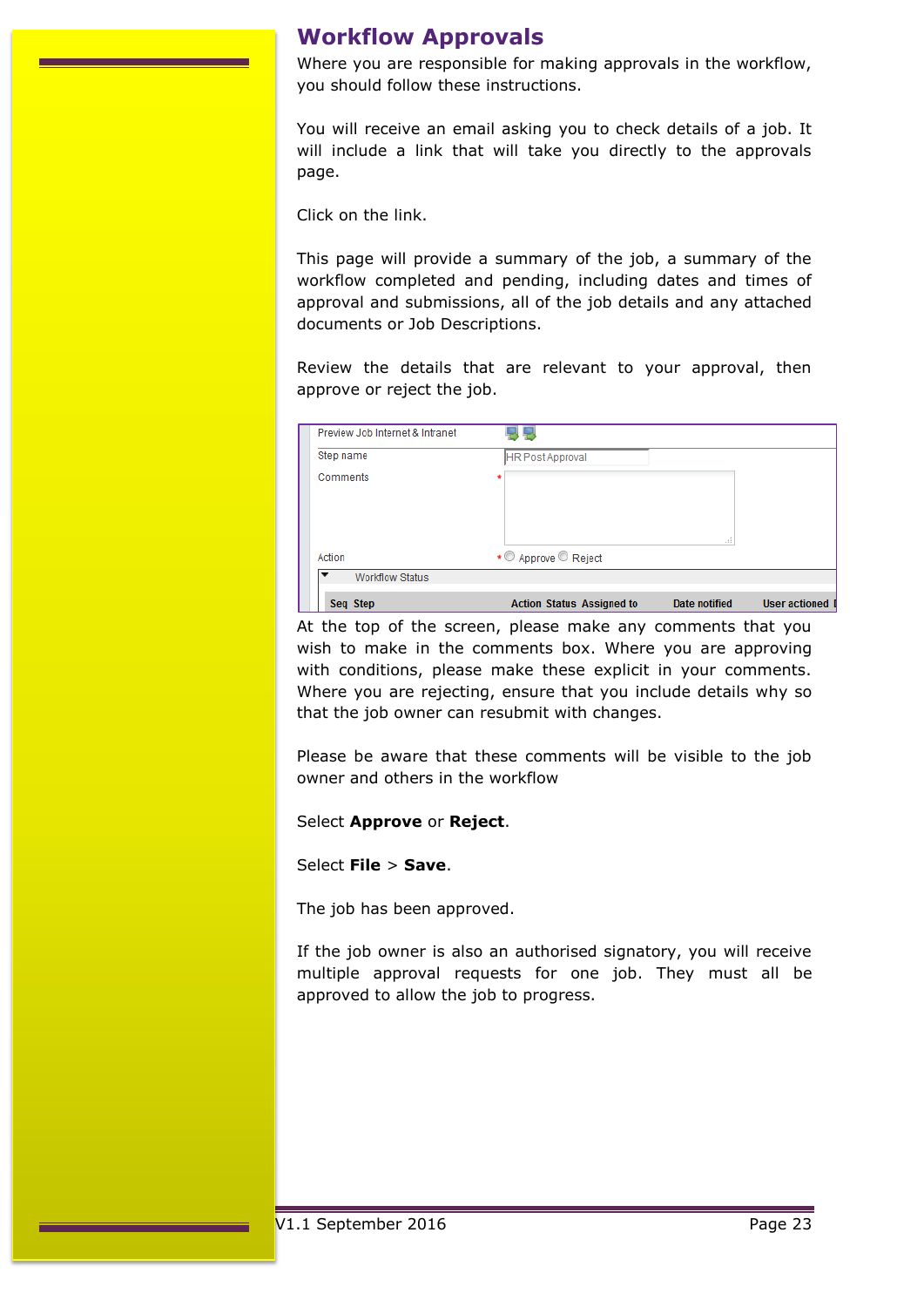## <span id="page-23-0"></span>**Advertisement**

There are three phases of Job Advertisement at Aberystwyth University; 1) Prior Consideration/Aber Refresh, 2) Internal and 3) External. These stages have been agreed by the University and Trade Unions.

# <span id="page-23-1"></span>**Prior Consideration/Aber Refresh**

Prior Consideration and Aber Refresh are advertised simultaneously for 7 days.

### *Prior Consideration*

Under the Redeployment Policy, staff who are facing redeployment or redundancy are on Prior Consideration for all jobs. Prior Consideration maximises job security, minimises the requirement for compulsory redundancy and protects the interests of our employees whilst retaining skills within the University.

In exceptional circumstances, Prior Consideration may be bypassed if the Recruiting Manager can demonstrate that the job has essential criteria that cannot be met by those on the redeployment register. An urgent need is not normally sufficient reason to bypass Prior Consideration. The Recruiting Manager must contact the Employee Services Team get approval from the Deputy Director of HR if they wish to bypass Prior Consideration.

Refer to the Shortlisting Section on how to shortlist candidates under Prior Consideration.

Should you be unable to appoint at Prior Consideration, or where there are no applicants, applications for AberRefresh are then considered.

### *AberRefresh*

This is a scheme that allows members of staff to transfer more easily to new positions across the University.

In exceptional circumstances, AberRefresh may be bypassed if the Recruiting Manager can demonstrate that the job has essential criteria that cannot be met by those on the redeployment register. An urgent need is not normally sufficient reason to bypass AberRefresh. The Recruiting Manager must contact the Employee Services Team get approval from the Deputy Director of HR if they wish to bypass AberRefresh.

Should you be unable to appoint AberRefresh candidates, or when there are no applicants, the advert will be advertised Internally.

*Your job will be advertised for 7 days on Prior Consideration / AberRefresh.*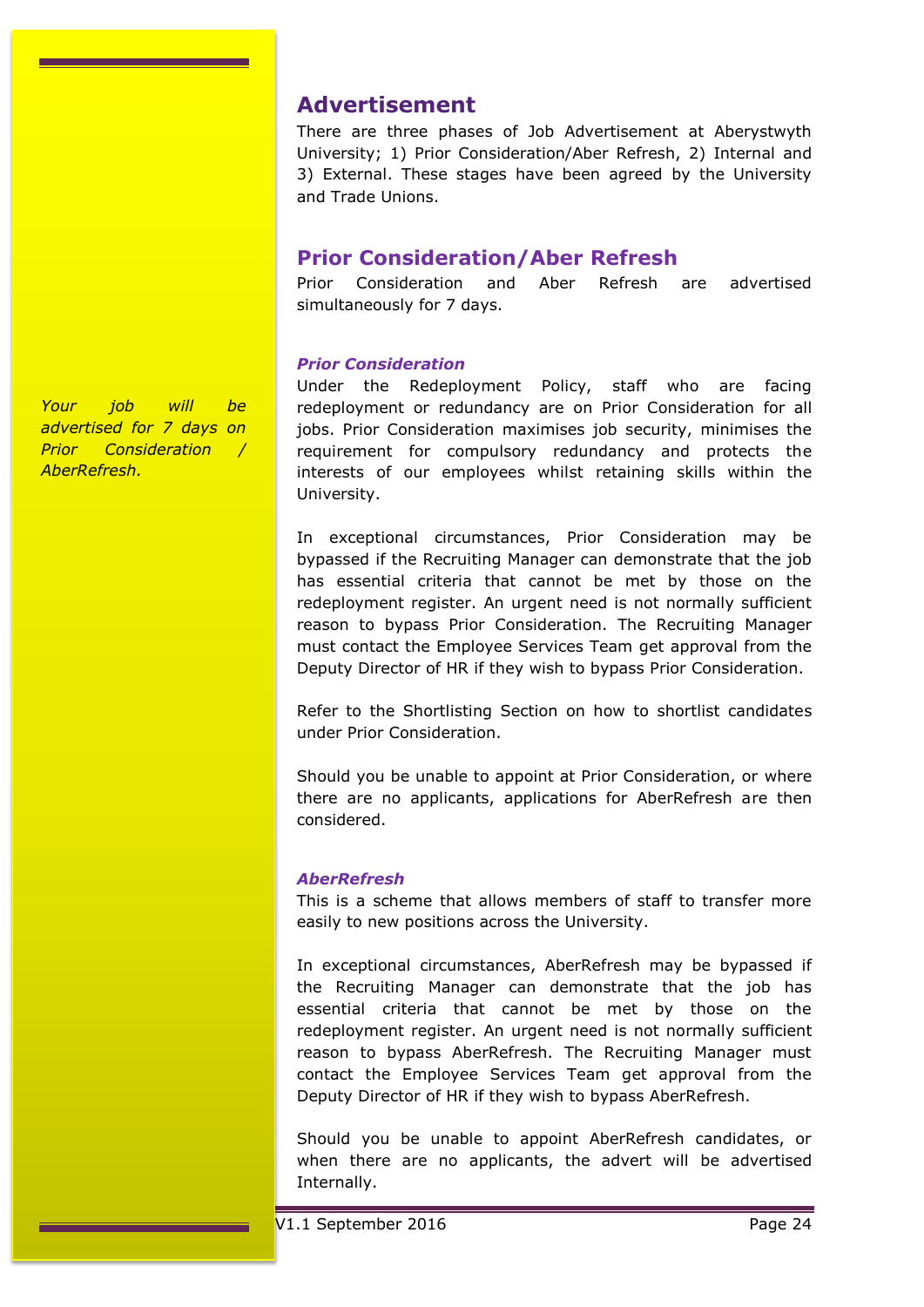# <span id="page-24-0"></span>**Internal**

All jobs are advertised for internal candidates only for 7 days once Prior Consideration/AberRefresh has been completed.

Should you be unable to appoint an internal candidate, or when there are no applicants, the advert will be advertised externally.

# <span id="page-24-1"></span>**External**

Most jobs will be advertised externally for 30 days. For grades 1- 4 where many applications are expected, the vacancy will be advertised for two weeks in the first instance. This is usually adequate to get a pool of candidates.

In addition to our website, all jobs are also advertised with the JobCentre (Universal Job Match) as standard and are publicised on the University Twitter and Facebook accounts. All jobs Grade 6 and above are also advertised with jobs.ac.uk as standard. You may choose to also advertise elsewhere, such as with an Academic Journal, Professional Publication or Welsh-Language Publication. Contact the Employee Services Team if you would like to advertise in other places as we can advise you on this.

E-mail and distribution lists are often effective advertisement for specialist jobs and are usually free.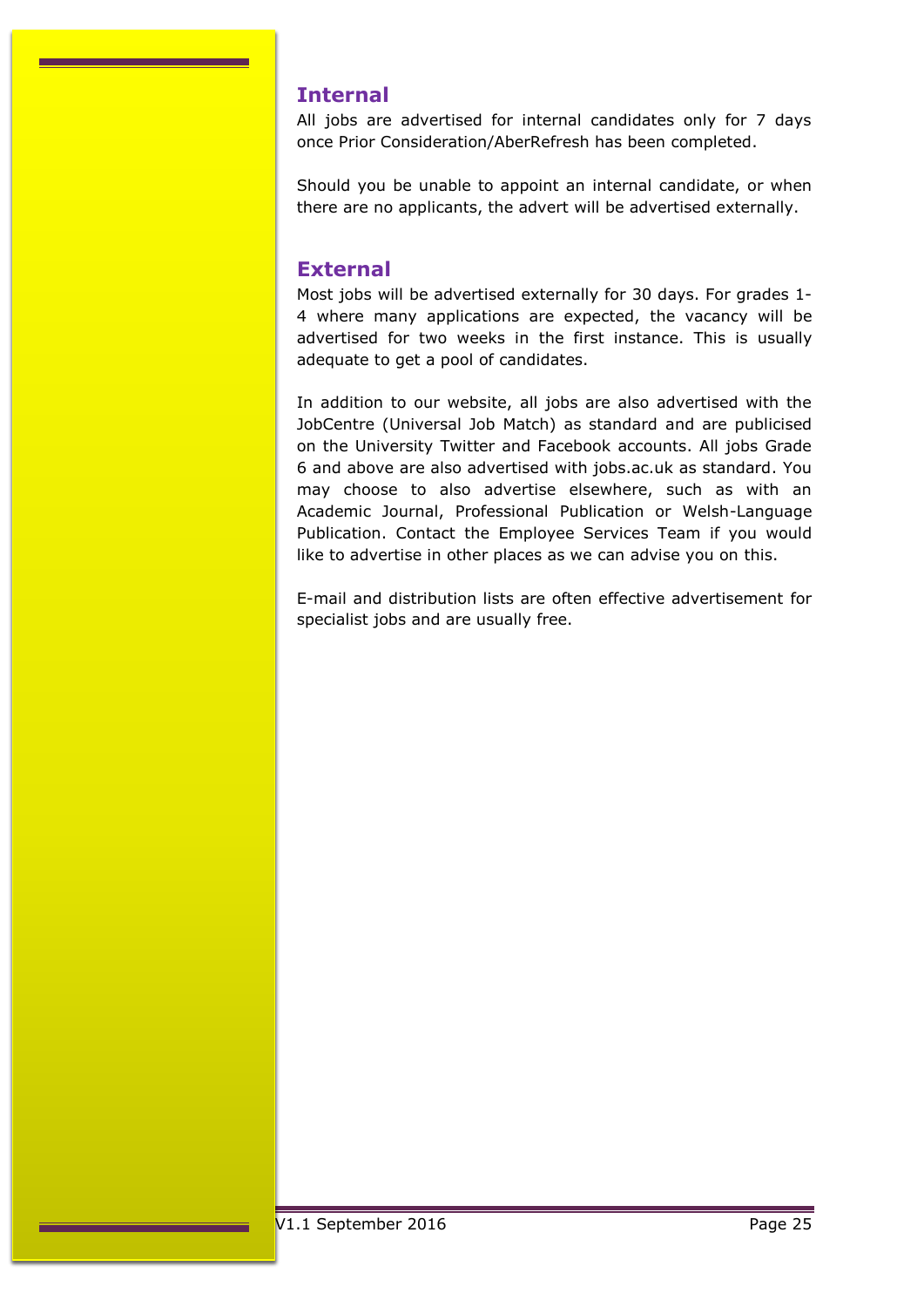**Complete shortlisting**

# <span id="page-25-0"></span>**Shortlisting**

When the job has closed, the Recruiting Manager will receive a notification email. You may now begin shortlisting.

The shortlisting must be completed by the Recruiting manager. They should include members of the interview panel when doing this.

Applications for Prior Consideration/Aber Refresh are received manually, and will be forwarded to the Recruiting Manager by the HR team by email when the job closes.

# **Shortlisting Prior Consideration/AberRefresh**

A candidate would normally be scored 0-4 on Essential Criteria where 2 is a satisfactory score. Under prior consideration, a candidate is deemed to have a satisfactory score for a criterion where they **could meet this requirement with training in a reasonable timeframe**.

For example, when it is essential that they have experience working in a certain area, this is something that they could reasonable gain while working in the job, therefore would get a satisfactory score. If, however, it is essential that they have a degree in a certain subject and they do not, this is not something that they could gain within a reasonable timeframe.

Please note that shortlisting under Prior Consideration will be scrutinised by HR and may seek further clarification when someone has not been shortlisted.

Shortlisting under Prior Consideration must be fully considered and concluded before applications under Aber Refresh are sent to you.

# **Shortlisting candidates**

Log into E-Recruiter at [https://recruitment.unit4.com/.](https://recruitment.unit4.com/)

On the left-hand menu, go to **Folders** > **My Folders**

You will see a list of folders, one for each job that you have access to. To access the applicants, click on the "view candidates in folder"  $\mathbf{s}$  symbol.

**View the applications on E-Recruiter.**

> You can view the applications individually on the candidate details screen; however we would recommend that you create a compilation of all the applications for you to assess.

1. Select all candidates;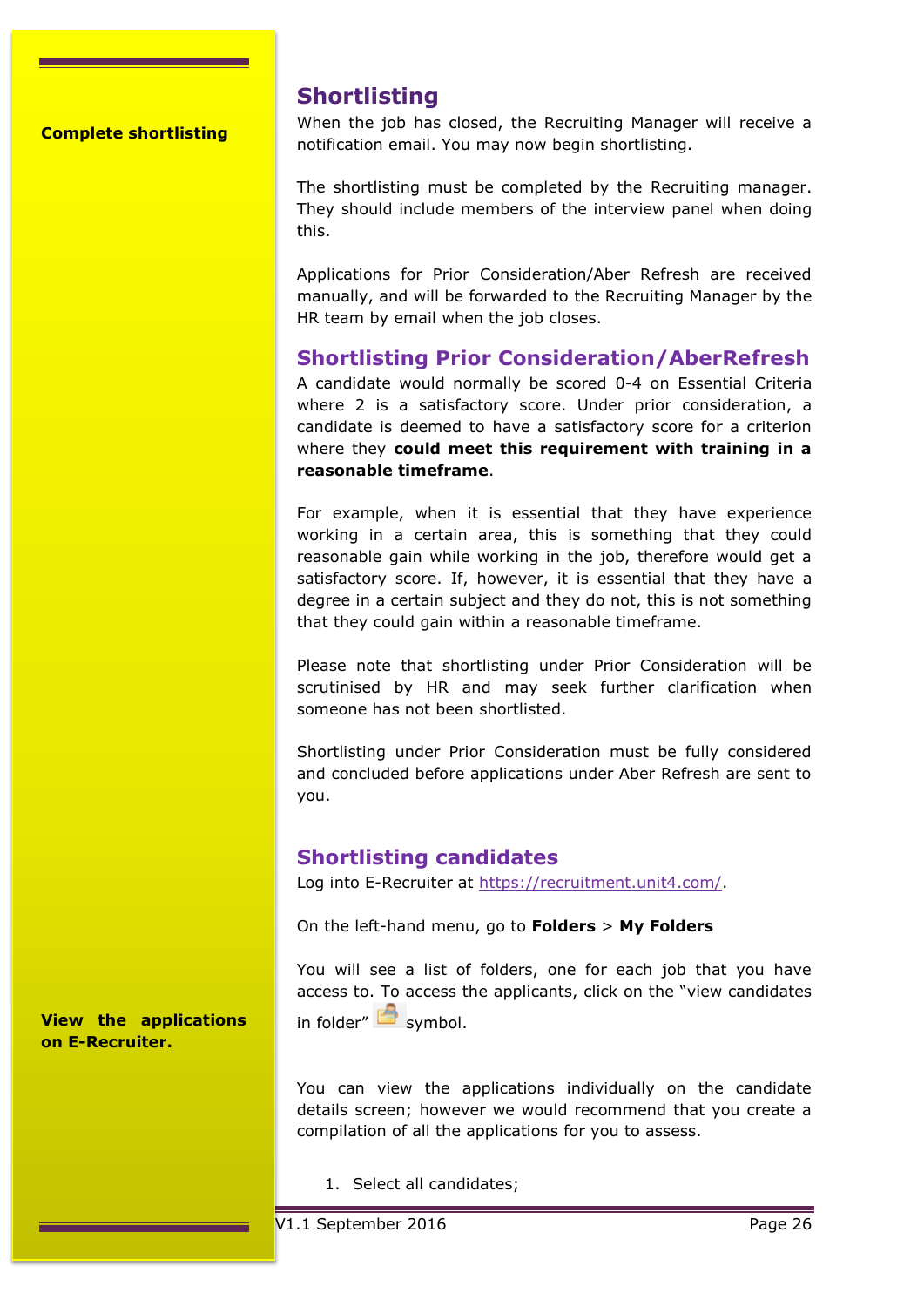2. Go to **Options** > **Merge and Convert to PDF**; 3. Select all documents, including the Job Description; 4. Go to **File** > **Continue;** a. Note that it may be a short delay when merging a large number of candidates; b. You will receive email notification that Batch Printing has Completed. 5. On the left-hand menu, select **Dashboard**; 6. Scroll down to My Inbox on the dashboard screen; 7. Open the document "Batch Print PDF Document for Job  $[ref]$ "; 8. You will have one document containing all applications. Please note that the application forms contain significant personal and occasionally sensitive information and is therefore protected by Data Protection Legislation. You must not share this information with anyone who is not entitled to see it. We would recommend that you do not save the applications anywhere. These will continue to be available in your inbox within E-Recruiter. Use the Shortlisting Matrix to score the application forms. The shortlisting documents are available at [https://www.aber.ac.uk/en/hr/employment](https://www.aber.ac.uk/en/hr/employment-information/recruitment/)[information/recruitment/](https://www.aber.ac.uk/en/hr/employment-information/recruitment/) The Recruiting Manager, and anyone assisting the shortlisting, must declare if they have any specific interest in any of the candidates i.e. Colleague, family member, friend, referee etc. This will not impact the shortlisting but an alternative interview panel composition may be appropriate. Discuss any conflicts of interest with the Recruiting Manager who can escalate with HR if they need advice. Acquaintances and work colleagues from different teams do not pose a conflict worth altering panel composition, but declare them if there is any doubt. Fill the "Key to Shortlisting Criteria" with the Essential Criteria from the Person Specification. List the candidates by name or reference number and consider each applicants against the essential criteria. Where there are a lot of applicants (more than 30), you may **Complete the Shortlisting Matrix Declare any conflict of interest**

choose to do a long-list where you score one or two essential criteria only. This can be useful to reject unsatisfactory candidates without fully shortlisting. Complete the shortlisting in full for all remaining candidates.

Against each criterion, a candidate should be scored 0-4:

- 0. The Candidate has provided no evidence
- 1. The Candidate has provided limited evidence
- 2. The Candidate has provided satisfactory evidence
- 3. The Candidate has provided good evidence
- 4. The Candidate has provided excellent evidence

V1.1 September 2016 Page 27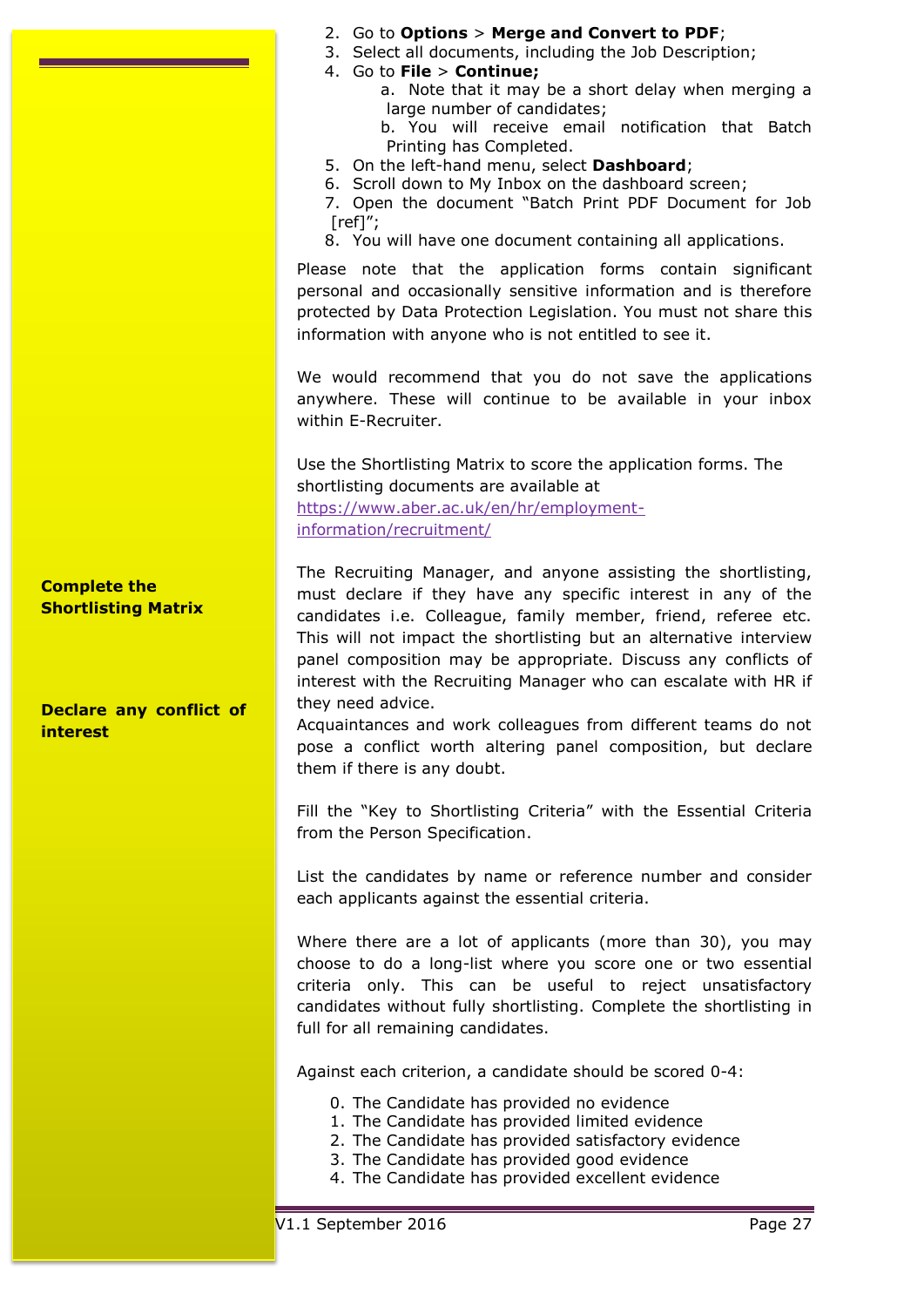When the shortlisting is complete, total the scores against each candidate and rank them.

Where a candidate has scored 0 or 1 for any essential criteria, regardless of how well they have scored elsewhere, they are deemed to be unable to meet the requirements of the job, and therefore **will not be invited to interview.**

When you have lots of high-scoring candidates, you can shortlist against the desirable criteria to find the best candidates. *Rank the candidates*

> The top 4 candidates would normally be invited to interview. Should you have multiple vacancies, you should increase the number of interviewed candidates, noting that you still have all the top scorers. Therefore for 2 vacancies we might expect 6-8 candidates, for 3 vacancies we may expect 8-12 etc.

> *Prior Consideration applications at Internal or External* The University will occasionally receive applications under prior consideration during the Internal or External phases. These candidates must still get prior consideration over internal and external candidates.

> The applicant should declare on their application form if they are eligible for redeployment in the final declaration section. Please note that this is occasionally ticked where it should not be, therefore always check this against their current or most recent employment. If they are not or have not recently been Aberystwyth University Employees, they cannot be eligible under prior consideration.

> The Recruiting Manager must shortlist these applications and mark the box on the shortlisting matrix if they are eligible under prior consideration. These candidates should be fully considered before any other candidates.

> If there is any doubt if someone is eligible under Prior Consideration, please speak with the Employee Services Team, phone 8555, e-mail [hr@aber.ac.uk.](mailto:hr@aber.ac.uk)

### *Two Ticks*

As an equal opportunities employer, the University is accredited with Two Ticks – Positive About Disabled People. We guarantee an interview for any candidate who has declared a disability under two ticks where they have met the essential criteria.

In the candidates folder in E-Recruiter, anyone who has declared eligibility under two ticks will be ticked on candidates screen. This can be in addition to your other candidates, or can replace the lowest scorer as you would like.

You can find more information on Two Ticks at [https://www.aber.ac.uk/en/equality/two-ticks/.](https://www.aber.ac.uk/en/equality/two-ticks/)

*Check for Prior Consideration Candidates*

*Check the two ticks candidates, inviting all that meet the essential criteria to interview*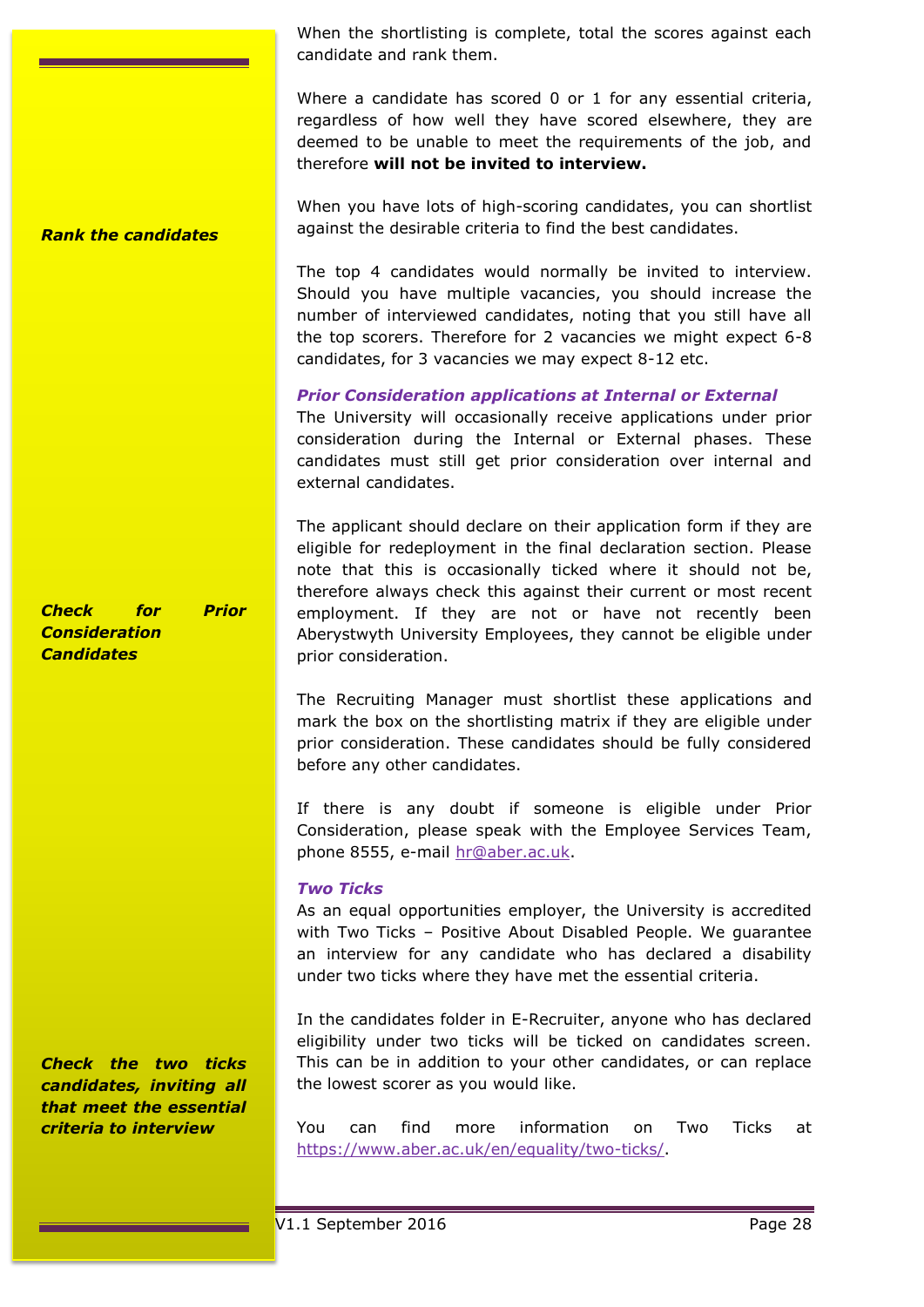## **Confirm the shortlisted candidates**

**Submit your shortlisting to HR, include any required interview information**

### *Confirm candidates to be interviewed*

Based on your scores, Prior Consideration and Two Ticks, clearly list the candidates to the interviewed on the final page.

#### *Submit your shortlisting*

When your shortlisting is complete, send this to [hr@aber.ac.uk](mailto:hr@aber.ac.uk) with the matrix attached.

You must allow HR sufficient time to give the candidates 7 days' notice of their interview. Therefore, you must complete and return the shortlisting to the Employee Services Team at least 10 working days ahead of the advertised interview date.

HR will contact the unsuccessful applicants and invite the successful candidates to interview.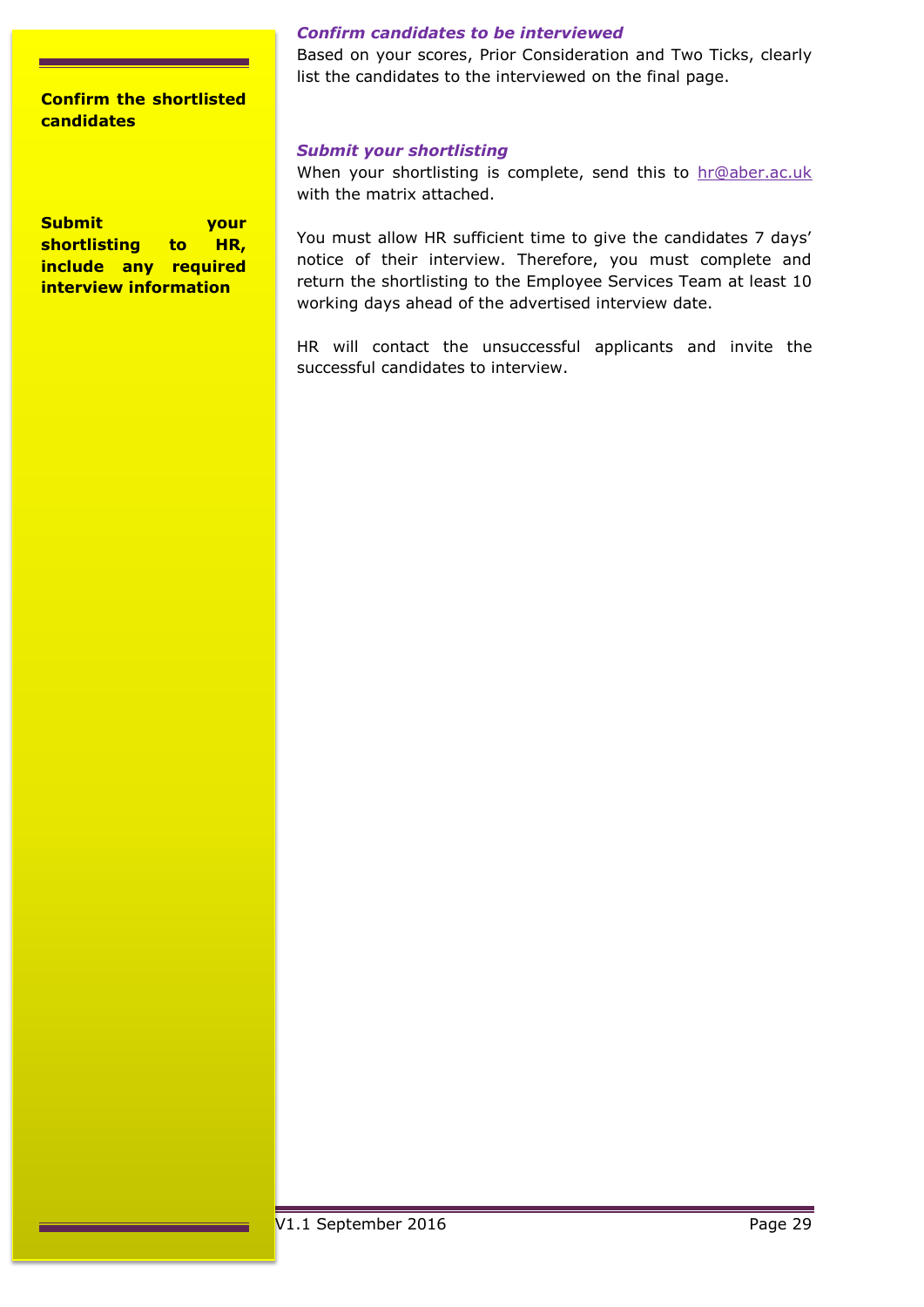# <span id="page-29-0"></span>**Interviews**

Now that you have your shortlisted candidates, the Recruiting Manager must make arrangements for the interview.

#### *Interview arrangements*

The interview arrangements for Internal vacancies must be sent to HR with the shortlisting documents.

The interview date and panel must be confirmed before a job will be advertised externally. Other details must be submitted with the shortlisting.

The Recruiting Manager is responsible for ensuring that the Employee Services Team has all the information required to arrange interviews. You must supply the following:

**Confirm the interview details.**

- Interview Date;
- Interview Times;
- Interview Duration;
- Interview Location;
- Where and to whom should they report to?
- Confirmation of panel members All members must have complete the Equality and Diversity E-Learning;
- Details of any assessment tasks/presentations;
	- o Topic of presentation/nature of the task;
	- o Date and time if held separately to the interview;
	- o Duration of the presentation/task;
	- o Who will be the audience;
	- o Will PowerPoint Facilities be available;
	- o Assessment criteria for the task/presentation.

UK residents will ordinarily be invited to attend an interview in person and are able to claim expenses in accordance with policy. Candidates travelling from outside the UK will normally be invited to Interview by Skype. If you wish to invite these candidates to attend an interview in person, the Chair of the Panel must make a request to the Deputy Director of HR. This will ordinarily be allowed for the most senior appointments.

All panel members, led by the Recruiting Manager, should familiarise themselves with the candidates' applications and the Job Description in advance of the interviews.

Question-and-answer interviews are most common, but we also encourage the use of work based exercise selection alongside this. Teaching staff are generally expected to make a presentation or short lecture on their subject area or teaching style. Administrative roles can be asked to complete an in-tray or admin exercise. Technical or catering staff could be asked to complete a task. These assessments can be much more representative of the candidate's general performance and abilities.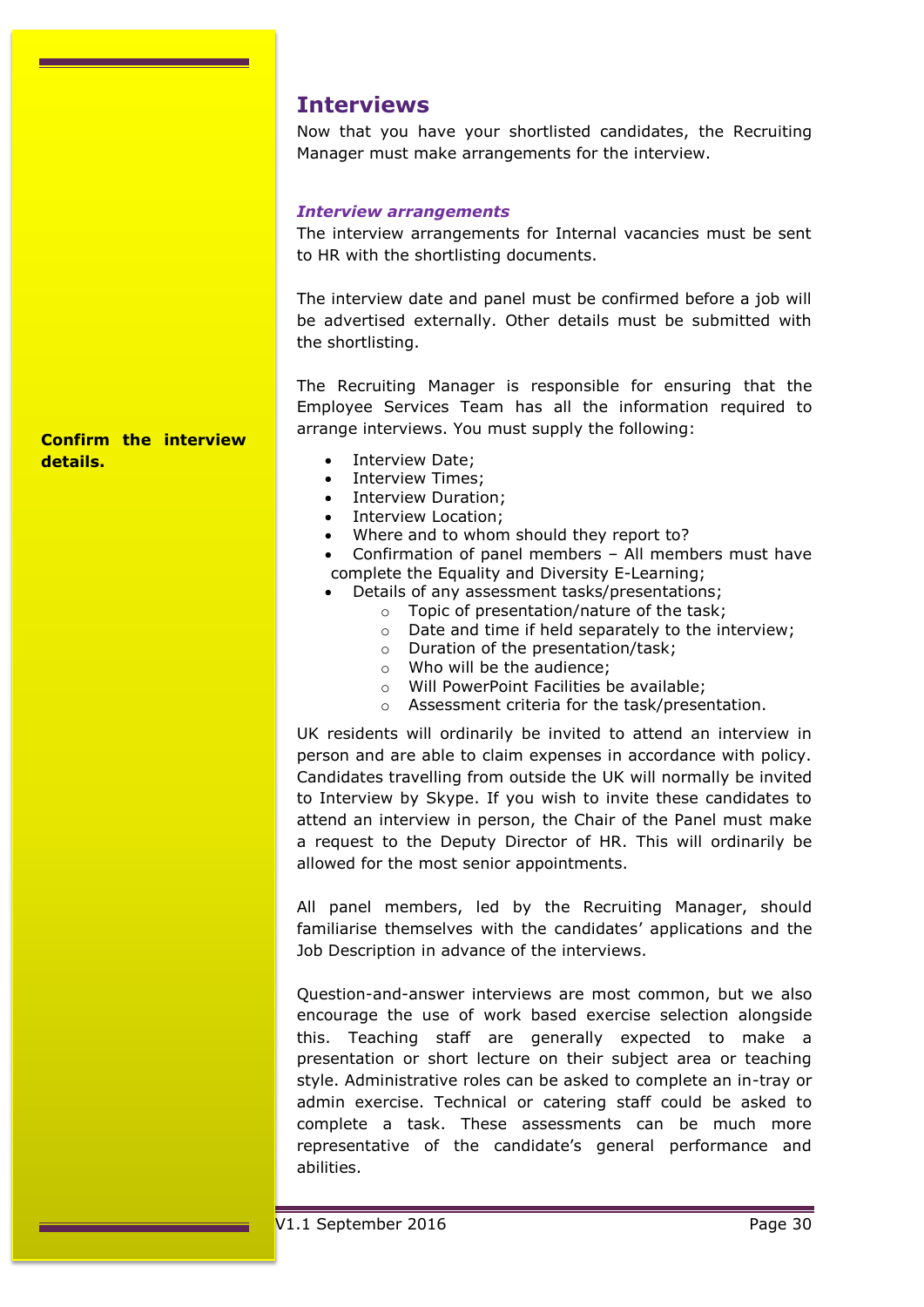**You should include this standard information in every interview.**

#### *Interview contents*

All interviews should be opened with greetings and introduction, the offer of water and a brief overview of the department and the job. This prevents confusion while also enabling the candidate to relax into the interview. Explain that the panel will be making notes during the interview.

All vacancies that are Welsh Language Level B1 or above must include a question or assessment task to assess the candidates Welsh Language abilities to compare against the essential criteria.

All interviews should end with an opportunity for candidates to ask questions. You should ask the candidates to report to HR with their Right to Work and Certificates if they have not already done so. They should be informed when they can expect to hear the outcome and be escorted to the door/nearby public space.

#### *Good interview practice*

- Try to create a rapport with the candidates to make them comfortable
- Keep an eye on the time. If the candidate begins to ramble, you may ask them to conclude their answer to move on. You should avoid keeping candidates waiting
- Avoid making assumptions on the candidate's skills or abilities, especially from their work experience or any disclosed disabilities.
- Ensure mobile phones are switched off. Vibrating phones are just as distracting and disrespectful
- Be aware of your body language. Try to be open and welcoming. Avoid crossed arms and maintain eye contact when you are not writing notes.
- Do not ask personal questions that are not related to the job, i.e. family, age, other commitments. If the candidate talks about any of these areas without a question, you can ask them to stop.
- Be aware of interviewer bias:
	- o Halo Effect Same accent, appearance, school as you
	- $\circ$  Horn Effect Judgement based on accent, weight, appearance etc.
	- $\circ$  'Like me' Effect the candidate is just like the boss
	- o Judgement based on cultural differences
	- o Judgement based on gender stereotypes

### *Guidance for Interviews of Prior Consideration Candidates*

Where there is only one candidate, this interview should be informal. You do not require the full interview panel. The recruiting manager and a member of the HR team is required.

Should there be multiple candidates, you should follow the formal interview process, but to establish the most capable candidate.

The questions should be brief and based entirely on the Essential Criteria, designed to establish that the candidate is capable of doing the job with reasonable training. Therefore if they are close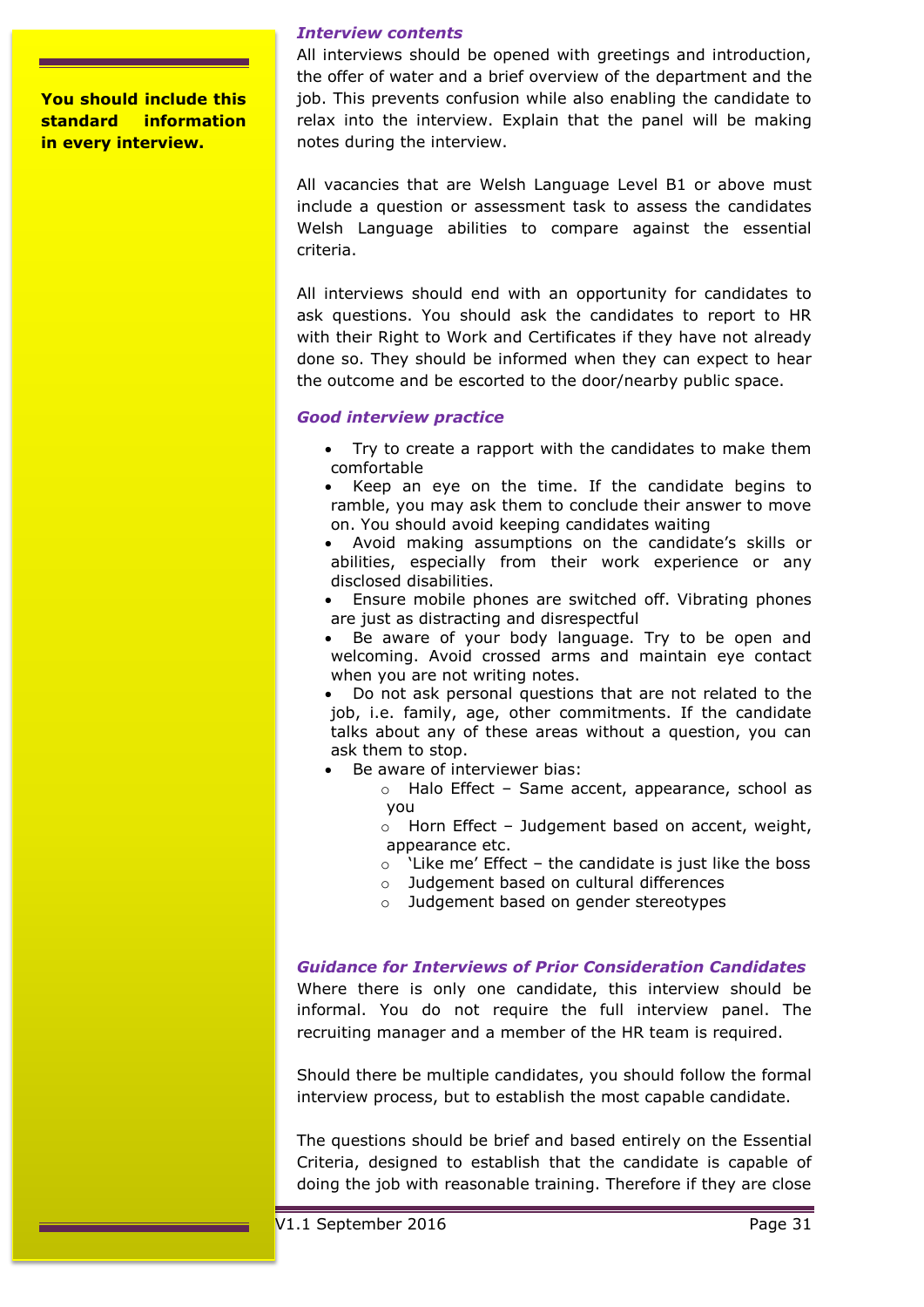to meeting the essential criteria, they would ordinarily be appointable. You should not ask any questions that are not based on the Essentials, such as "Why have you applied for this position". This is inappropriate for Prior Consideration Candidates.

If you do not feel that the candidate is appointable, you must get approval from the Director of HR before you inform the candidate of the outcome. You will need to demonstrate why the candidate is not capable of doing the job with reasonable training. When the Director of HR has confirmed, you can communicate the recruitment decision.

# **Interview Questions**

The Recruiting Manager is responsible for creating and compiling the questions for the interview, in conjunction with the interview panel. There should be a maximum of 8 questions, though 6 is usually ample for most interviews. These should be focussed on the Essential or Desirable Criteria (avoid doubling up on information that you have already established from the application form), or can focus on the expected tasks/responsibilities of the job.

Questions such as "Tell me about a time when…" or "What experience do you have doing…" are very practical and assess their actual experience and skills. This is more useful than asking someone "how do you prioritise" as the answers are usually theoretical and not based on actual experience or skills.

Questions should be open to encourage the candidate to do most of the talking.

Questions should be clear, direct and short. Long or wordy questions are very difficult for a nervous candidate to understand. Multiple-part questions are fine, but allow the candidate to answer each part before moving to the next, otherwise it can be overwhelming.

All candidates must be asked the same questions. Should the candidate miss the point of the question or be particularly brief, panel members are welcome to prompt or remind the candidate. This gives nervous candidates a chance to do their best, but care should be taken not to provide an answer. Where they have required a lot of prompting, this should be reflected in their notes and scores.

# **Assessment Tasks/Presentations**

In addition to a straight question/answer interview, there is great benefit in having an assessment task or presentation. For a practical job, you can better assess a candidate's ability to do the

### **Prepare the interview questions**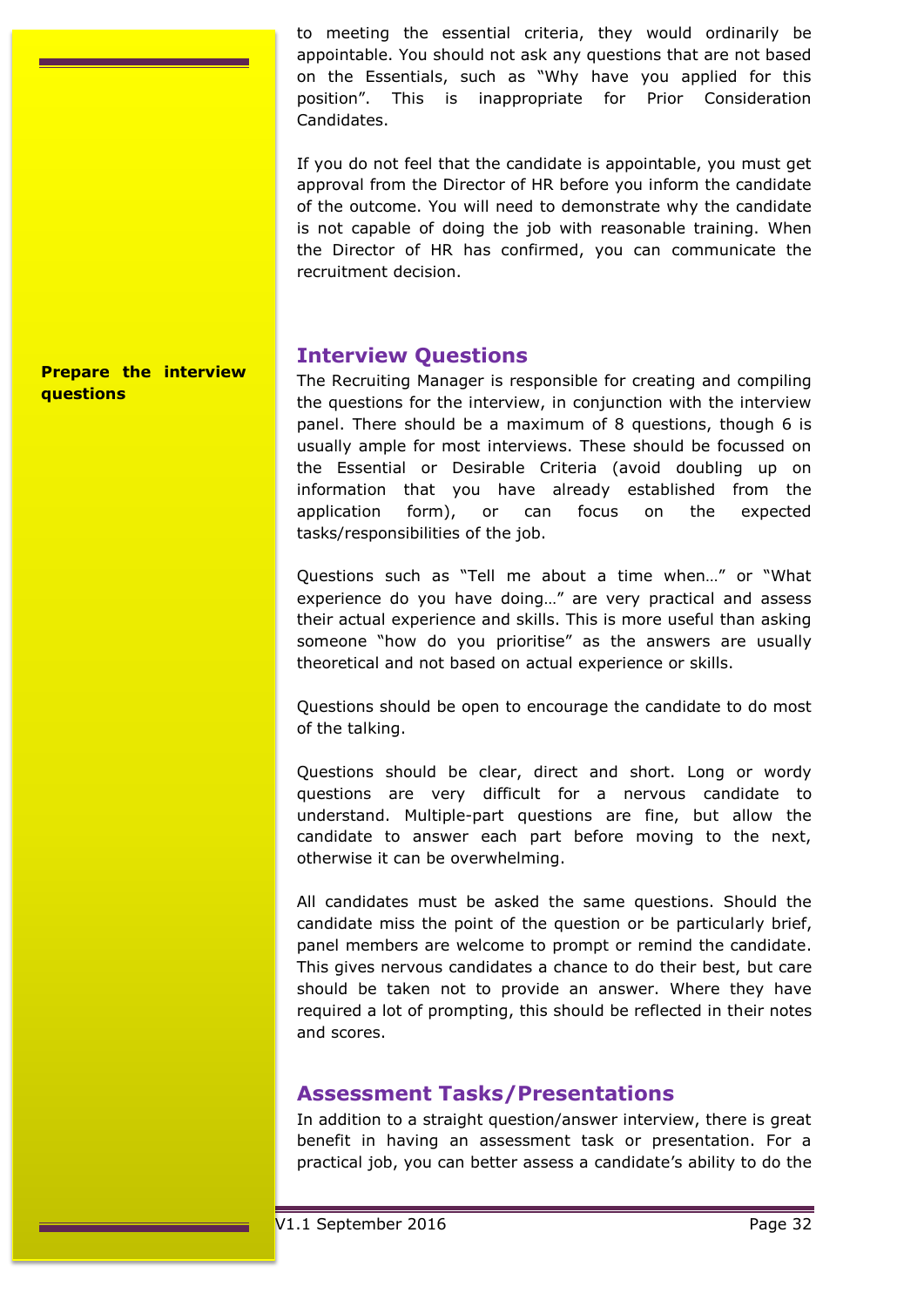job. Normally these would happen immediately before the interview so that there's no delay on post-interview discussions.

**Prepare any interview assessments/ presentations**

In most cases, a presentation would be to the interview panel only, would not be offered presentation facilities and would limit their handout to 1 sheet of A4.

Academic positions would normally be expected to make a presentation, mini-lecture or lecture except of around 15 minutes plus questions. A Lecturer could be asked to do a mini-Lecture on their research or on a core teaching area in the Department. Alternatively they could make a presentation on their teaching methods or experience. A Researcher could do a presentation on their research areas.

For Academic position, you may choose to invite an audience of departmental colleagues to attend the lecture/presentation, ask questions and be invited to share their views on the candidates. They should complete presentation feedback forms to be compiled and summarised by the Recruiting Manager or their nominee who must oversee the presentations.

The Recruiting Manager or their nominee should arrange for feedback to be provided to the interview panel. The feedback should be based on content, quality of presentation, response to questions etc. and should be given a score.

For non-academic jobs, the variety of jobs does not make it practical to have standard assessment tasks, and we encourage Recruiting Managers to design their own tasks appropriate for the position in conjunction with their HR Business Partner, for example:

- Administrative positions may be asked to do an in-tray exercise, excel task or respond to some queries by email. This is also an opportune moment to assess their written Welsh abilities where this is a requirement.
- Financial or data positions may be asked to analyse excel data and create a report.
- Catering positions may be asked to create an example menu with budgets or cook an omelette.
- Managers may be asked to do a presentation on their managerial style or an extended "what changes would you make" presentation.

When preparing assessment tasks, you must ensure that they have a correct or desired result. They should be practical and measurable so that the candidates can be compared objectively.

# **Invitations**

HR will issue interview invitations by email to the successful candidates at least 7 days prior to the interview date. This will include details of any presentation that they are expected to provide, or a summary of the assessment tasks.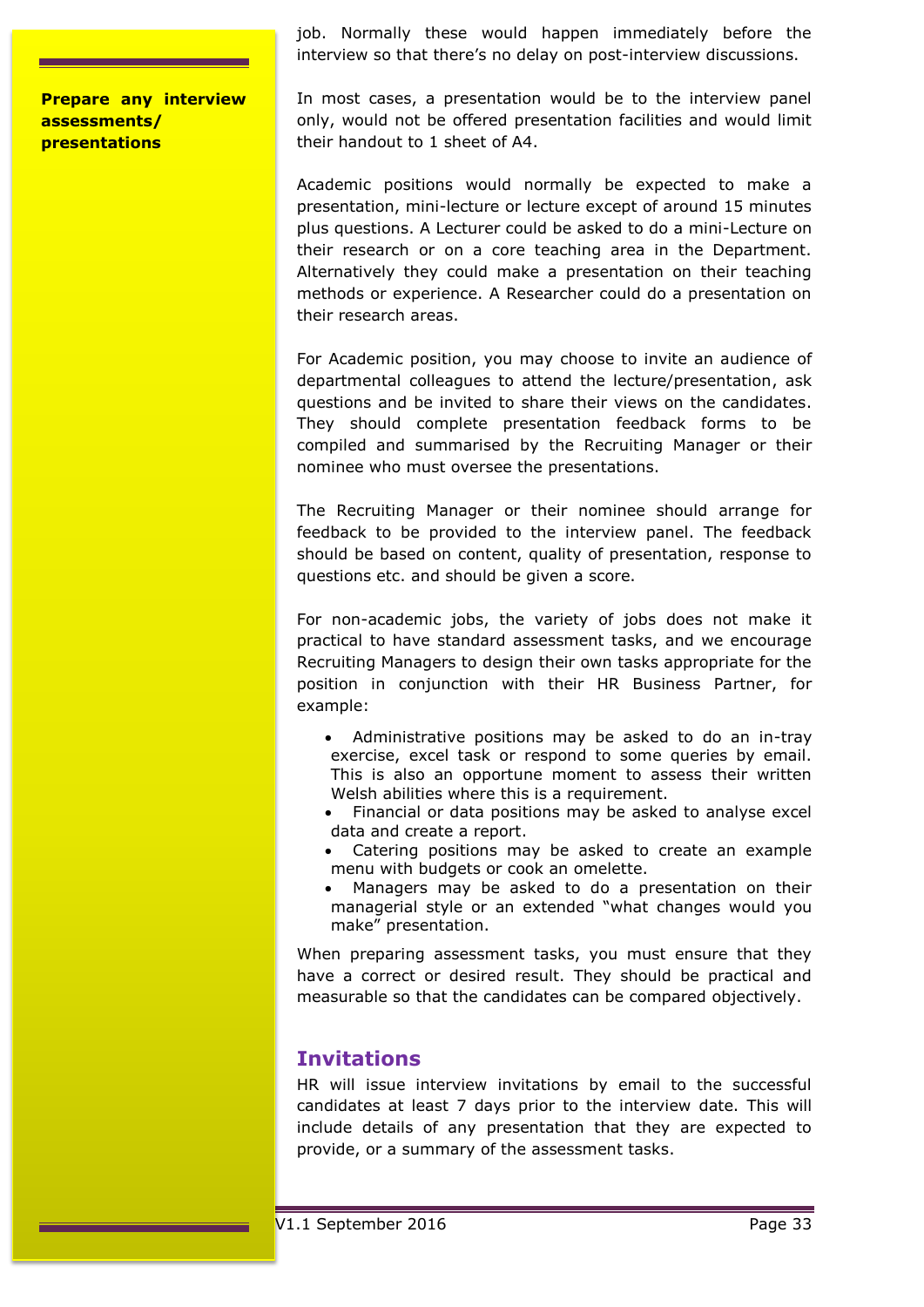# <span id="page-33-0"></span>**Selecting your preferred candidates**

Using the Interview Summary Sheets, each panel member must make notes on the answers that the candidates give. You should also include conclusions on the presentations/assessment tasks. These notes must be legible and practical to score. These will be used to provide feedback to the candidates, and the candidate can request to see these. You can include a note such as "wore red jacket" as a reminder, but must not include anything such as "terrible fashion sense" or "bad body odour". These comments are inappropriate.

Each question should be given a score of 0-4:

- 0. The Candidate has provided a poor or incorrect answer
- 1. The Candidate has provided a limited answer
- 2. The Candidate has provided a satisfactory answer
- 3. The Candidate has provided a good answer
- 4. The Candidate has provided an excellent answer

You may choose to score assessment tasks or presentations differently if it has a heavier weighting, such as a lecture for a teaching position, but you must keep a measurable objective score.

You may choose to leave all of your scoring to the end to assist consistent scoring across all the candidates.

The panel should have a brief discussion on the scores and the candidates. Interviewing is difficult and it is easy to forget something that a candidate has said. For specialist roles, the panel cognate may need some guidance on any questions that they may not have the specialism to fully understand. Panel members are welcome to amend their scores should the discussion change their view.

All of the scores should be totalled for each candidate for each panel member. Write these onto the Interview Summary Matrix and total all of the scores. The highest scoring candidate should be the candidate to be appointed.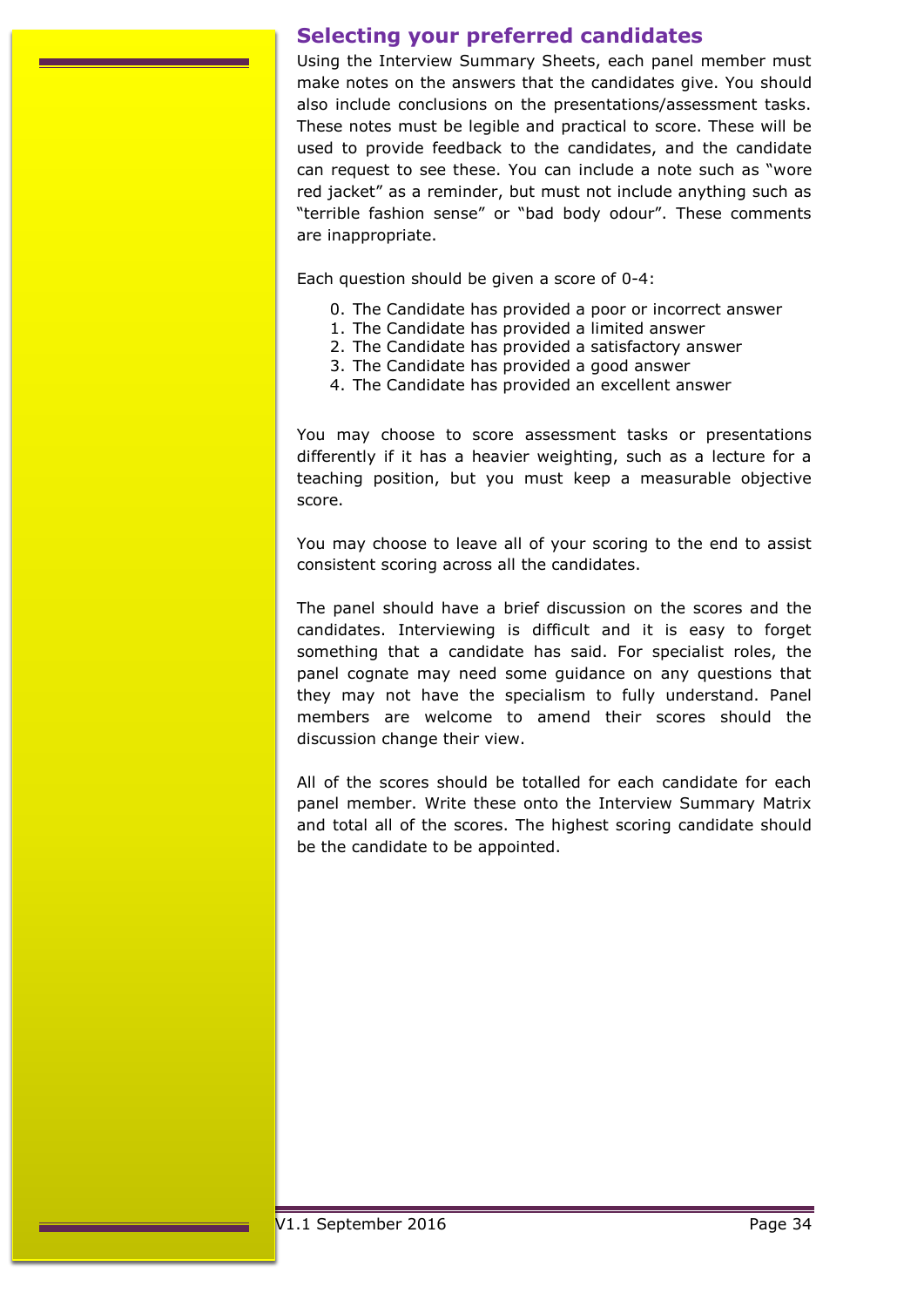# <span id="page-34-0"></span>**Interview Outcome**

# **Right to Work checks**

HR and other selected staff have been trained in conducting Right-to-Work checks, where a successful candidate is asked to provide documentation to confirm their Right to Work in the UK. Most commonly, they provide a passport, EU ID card or Residence Permit/Visa. UK citizens can also provide a full birth certificate with proof of national insurance number.

All candidates are asked to bring their Right to Work documents to HR on the day on their interview. Skype candidates are asked to supply a copy of their Right to Work to be verified before they start work.

**It is a legal requirement that we hold current and valid Right-to-Work documents for all employees before they begin work. Further to this, it is a requirement of our Visa Sponsorship Licence and United Kingdom Visas and Immigration regulations.**

# **Non-EEA Candidates**

If the successful candidate is not from the European Economic Area (EEA), do not make any offers until you have discussed with the Employee Services Team. There are additional compliance requirements for these candidates that must be fulfilled before an offer can be made.

If an Institute/Department wishes to appoint a candidate who is not a citizen of the European Economic Area and would need the University to sponsor them we need to demonstrate why the individual was appointed over a settled worker. If there are multiple candidates who have the necessary skills and experience then a settled worker must be appointed over the non-EEA applicant even if the migrant has more skills or experience. There are exceptions to this for the following PHD level positions where you can appoint a migrant if they are the most suitable candidate these positions are: Chemical Scientists, Biological scientists and biochemists, Physical scientists, Social and humanities scientists, natural and social science professionals not elsewhere classified, Research and development managers, Higher education teaching professionals.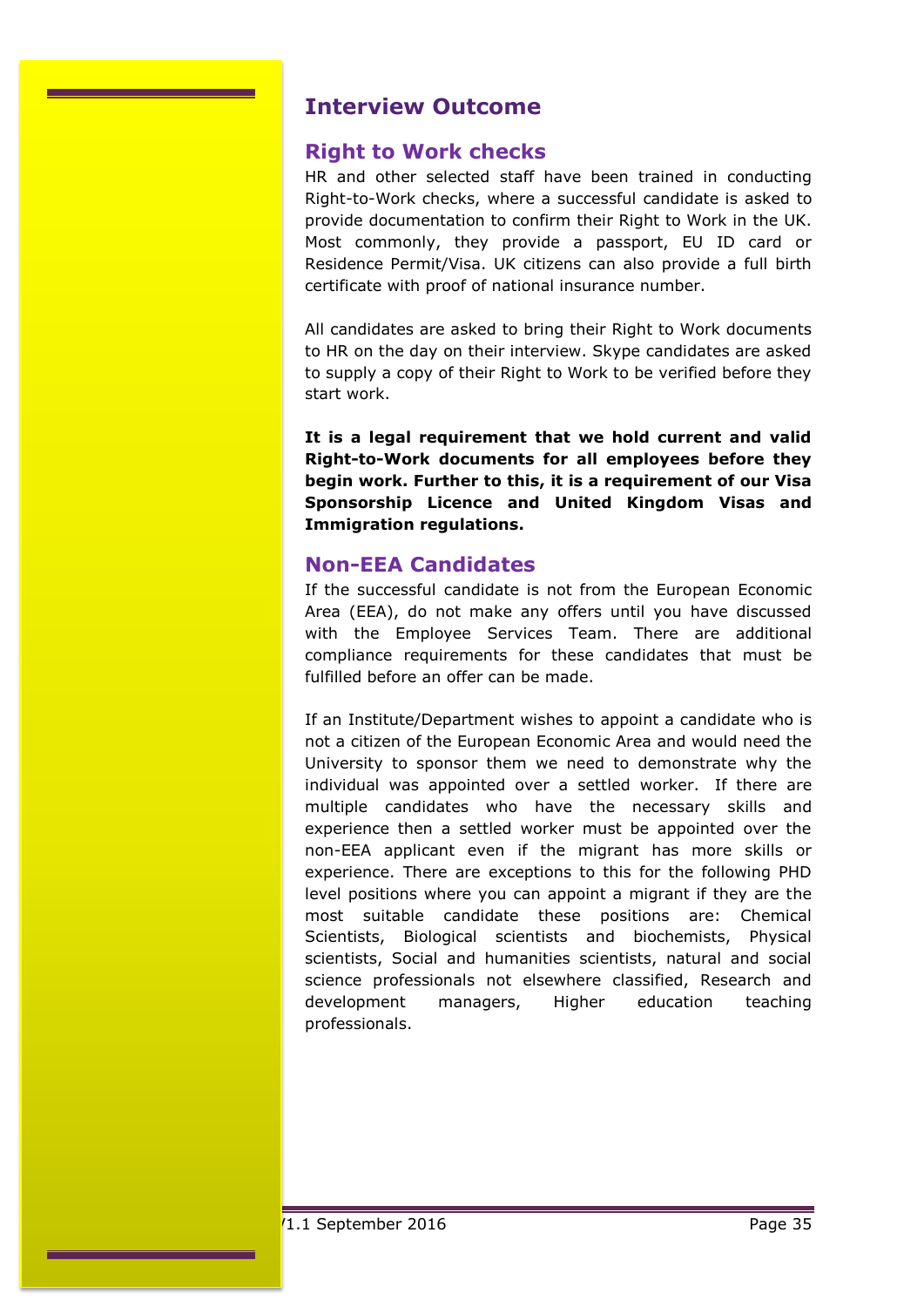**Make a verbal offer to the successful candidate or Casual Appointment.**

# **Offer**

The Chair of the interview panel should contact the successful candidate to inform them of the outcome. Once this has been done, you will need to discuss and confirm the following:

- Salary
- Hours/days of work (Work Schedule)
- Conditions of the offer (references, Disclosure and Barring Service Check, Right to Work check)
	- o Where a DBS is required, the candidate must not begin working until a satisfactory DBS certificate has been received (unless permitted by HR)
	- o No-one may begin working until HR has verified their Right-to-Work in the UK. This is an essential condition of our Visa Sponsorship License and could have significant consequences if not adhered to.
- Start Date
- Probation period (2 years academic, 12 months nonacademic)

Any discussions had can constitute a verbal contract that is legally binding, so please ensure that you cover the conditions of employment and do not offer anything that we may not be able to deliver, such as relocation packages that are not within procedure.

The candidate may ask for some time to consider the offer before confirming if they accept the job. This is fine, but you should ask them to confirm within a reasonable timeframe.

# **Rejection**

When the successful candidate has provisionally accepted the position, the Recruiting Manager or their nominee must contact the unsuccessful candidates to inform them of the outcome. The Recruiting Manager may delegate this to another member of the interview panel if they choose to.

Receiving a rejection is a very unpleasant experience and should be done with sensitivity and tact. They will be expecting your call, so do not prolong it any more than necessary. You should offer them the opportunity for feedback, either now or at a later date.

Receiving constructive feedback is very desirable and should be as practical as possible. Try to avoid comparing them to the other candidates, telling them something material that they can improve or work on. Try to sandwich the feedback between the highlights and strengths of their interview. When appropriate, encourage them to apply for other vacancies in the future.

# **Salary**

**The Recruiting Manager or Nominee must contact the unsuccessful candidates to inform them of the outcome**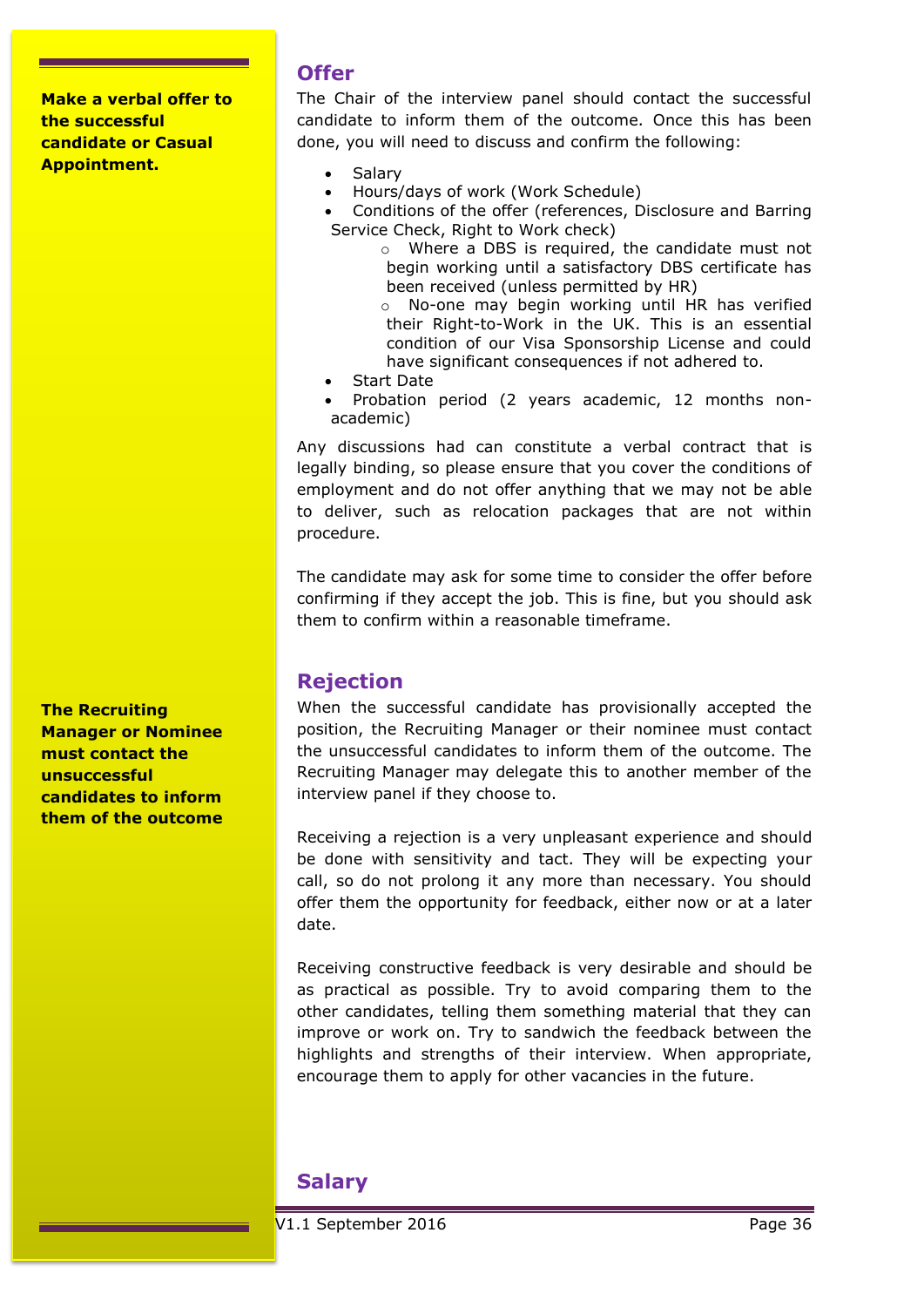Confirm the Spinal Point on which the successful candidate will be appointed. Ordinarily, they would be appointed on the lowest point of the respective grade. In certain circumstances, a successful candidate would be appointed higher on the scale, such as when they bring particular skills or strengths, or in comparison to their current salary. The Recruiting Manager has discretion to appoint anywhere in the advertised grade, but may be asked to justify their reasoning.

Lecturers are ordinarily appointed to Grade 7, Spinal Point 33. They would normally progress to Grade 8 on completion of probation and PGCTHE or Fellowship of the HEA. You may appoint a lecturer to a higher Spinal Point if you can demonstrate that their specialism and skills are sufficient. You may appoint a lecturer to grade 8 if they demonstrate specialism and skills and have achieved PGCTHE or Fellowship of the HEA.

Sometimes, the successful candidate will request to be appointed higher on the salary scale. This is at the discretion of the Recruiting Manager, but they will need to consider if they can justify it. If the Recruiting Manager does not feel that this can be justified, then the offer should be reiterated. It is then up to the candidate to either accept or reject the offer. Should they reject it, this should be documented (preferably as an email trail), and an offer subsequently made to the next highest scoring candidate subject to pre-employment checks.

# **Interview documents**

You must submit all the interview documents by email to [hr@aber.ac.uk.](mailto:hr@aber.ac.uk)

- Copy of the interview questions;
- Interview assessment sheets (one per panel member per candidate);
- Interview Summary Matrix, confirming candidate to be appointed;
- Interview Summary Sheet.

HR will confirm the offer of employment when these have been received.

**Submit the interview documents to HR**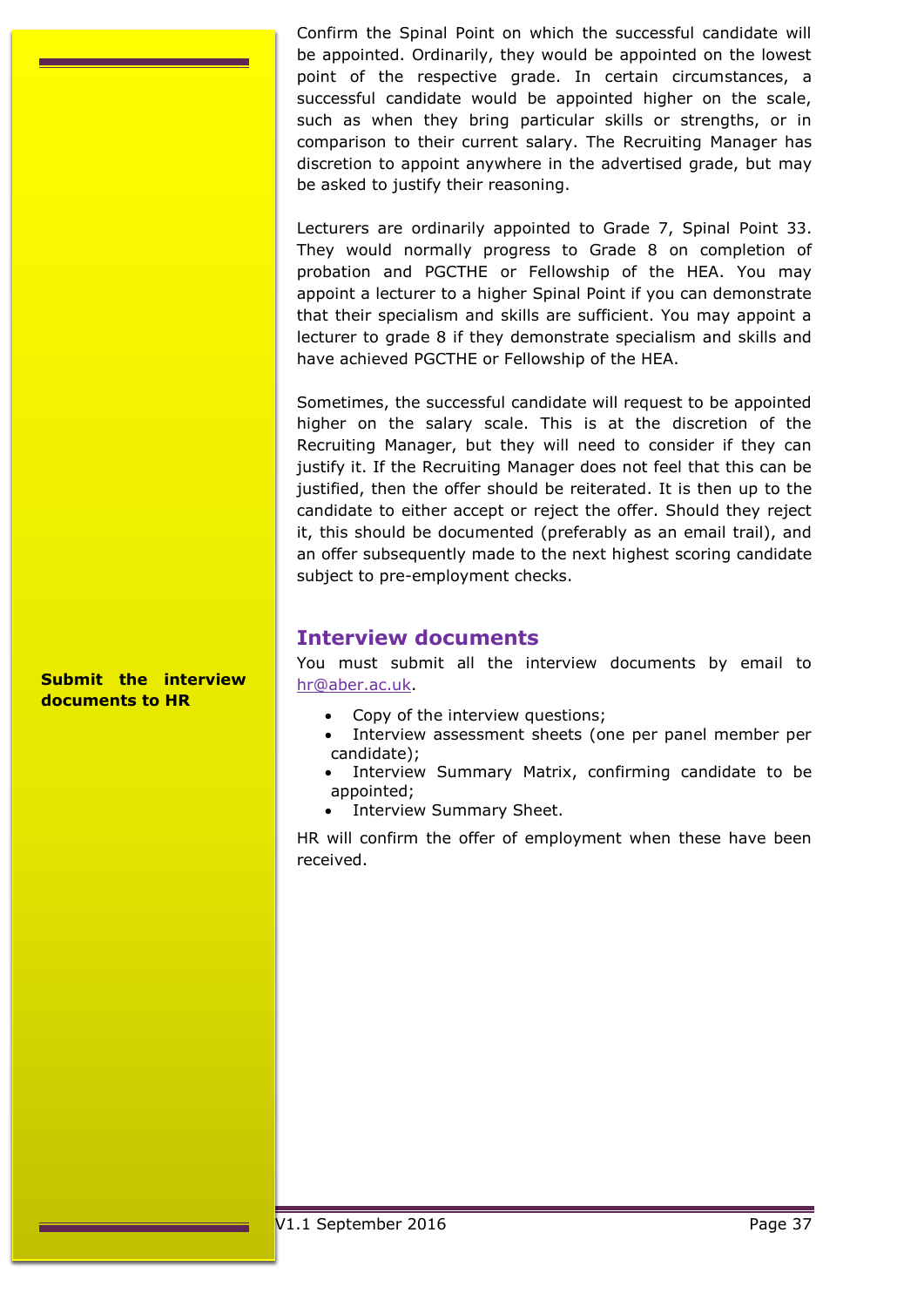# <span id="page-37-0"></span>**Appointment**

For any vacancies submitted before 2<sup>rd</sup> October 2016, continue to use the AAF1 (v.1) for appointing employees.

For vacancies submitted  $3<sup>rd</sup>$  October 2016 onwards, the automated appointment process is not yet fully functioning. Until this is ready, please continue to use an AAF1 form available from [https://www.aber.ac.uk/en/hr/employment](https://www.aber.ac.uk/en/hr/employment-information/recruitment/)[information/recruitment/](https://www.aber.ac.uk/en/hr/employment-information/recruitment/) to confirm:

- Candidate to be appointed (1 form per candidate)
- Start Date
- End Date (if applicable)
- Spinal Point
- Work Schedule

Submit this to the Employee Services Team at [hr@aber.ac.uk.](mailto:hr@aber.ac.uk)